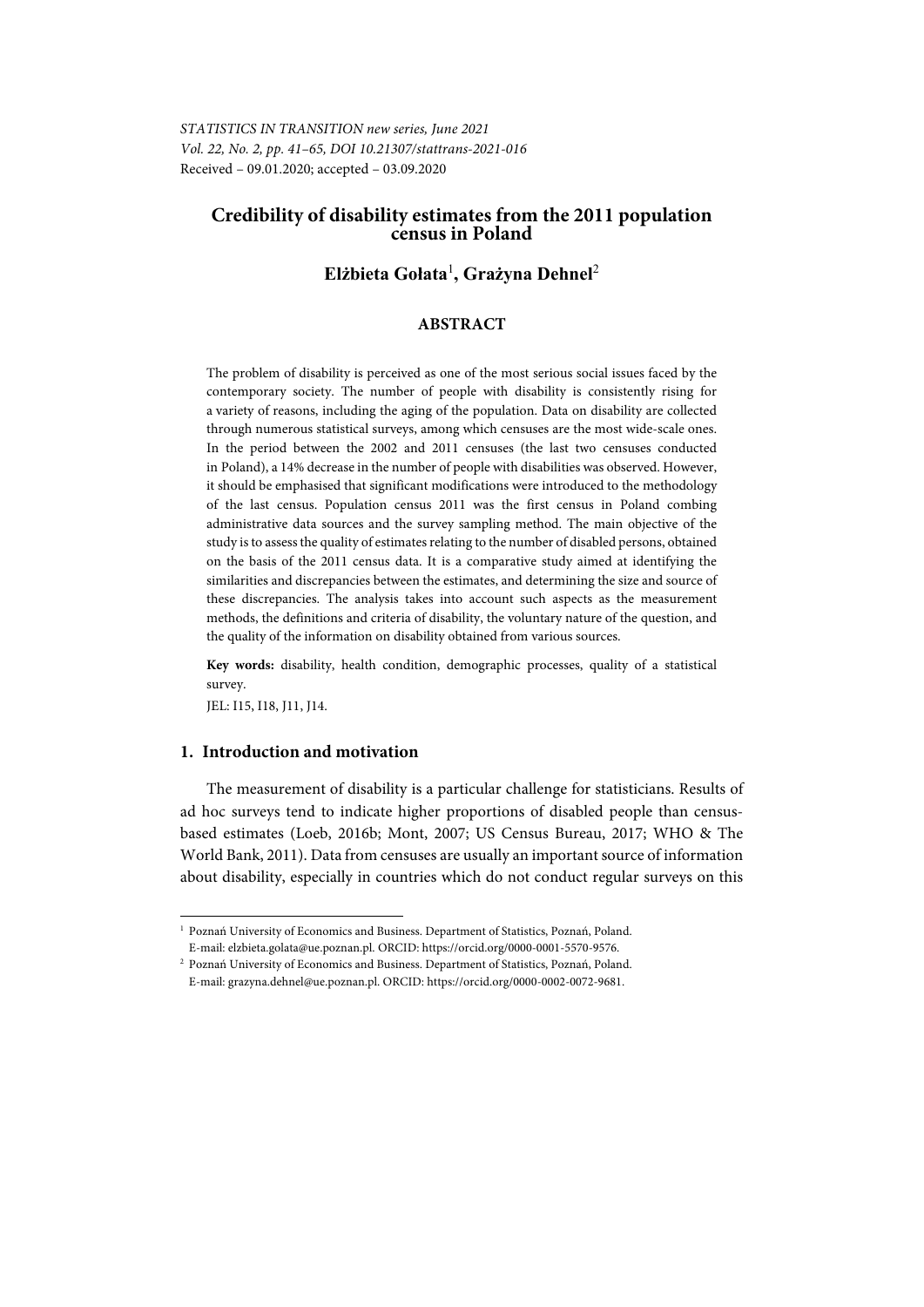topic. The interest in this problem was motivated by the discrepancy between expectations and the actual estimates of the number of disabled persons in the 2011 census in Poland (NSP 2011). Given the continuing aging of Poland's population, it was reasonable to expect a higher number and percentage of disabled persons. However, according to the actual census results, the number of disabled persons was put at 4,697,000, which means a decline of over 750,000 compared to the 2002 census, a decrease in the share of disabled persons from 14.3% to 12.2%. This gave rise to criticism levelled against the approach used in 2011 census, in particular the fact that replies to the question about disability were voluntary (Dz.U. Nr 47 poz. 277, 2010). This solution was adopted in view of the sensitive nature and the topic. It raised reservations and triggered controversy within the scientific community, especially given the large number of refusals in the survey (Slany, 2014).

Any such assessment is further complicated by the multiplicity of definitions of disability, regulations used for purposes of administrative registers or social assistance in Poland (Antczak, Grabowska, & Polańska, 2018; Dehnel & Klimanek, 2016). There are also differences between approaches adopted in surveys conducted by international organisations (Altman, 2016; Molden & Tøssebro, 2010; Mont, 2007; UN, 2008b; Van Oyen, Bogaert, Yokota, & Berger, 2018). Depending on the survey type, the definition and criteria used in identifying people with disabilities, the population of disabled persons in Poland could range from 4.9 to 7.7 million.

The main aim of the study described in this article is to assess the quality of estimates of the number of disabled persons obtained on the basis of data from the 2011 census in Poland. It is a comparative study aimed at identifying similarities and discrepancies between estimates, and determining the size and source of these discrepancies.

The first part contains an overview of definitions of disability used in various surveys including references to the literature and results obtained. The overview comprises definitions and classifications used in population census, ad hoc survey modules and administrative registers. Another aspect addressed in this respect is the question of the quality of disability information obtained from various sources. In particular, a number of reasons for this multiplicity of definitions are identified, which prevents direct comparability between different surveys, although they do have their social justifications.

The next part is devoted to the presentation of international initiatives aimed at ensuring the validity of estimates, as well as their reliability and comparability. Particular reference is made to recommendations concerning the measurement of disability in censuses based on the results of the Washington Group on Disability Statistics (UN, 2008b). The presentation includes methods of measurement as well as similarities and differences between various approaches.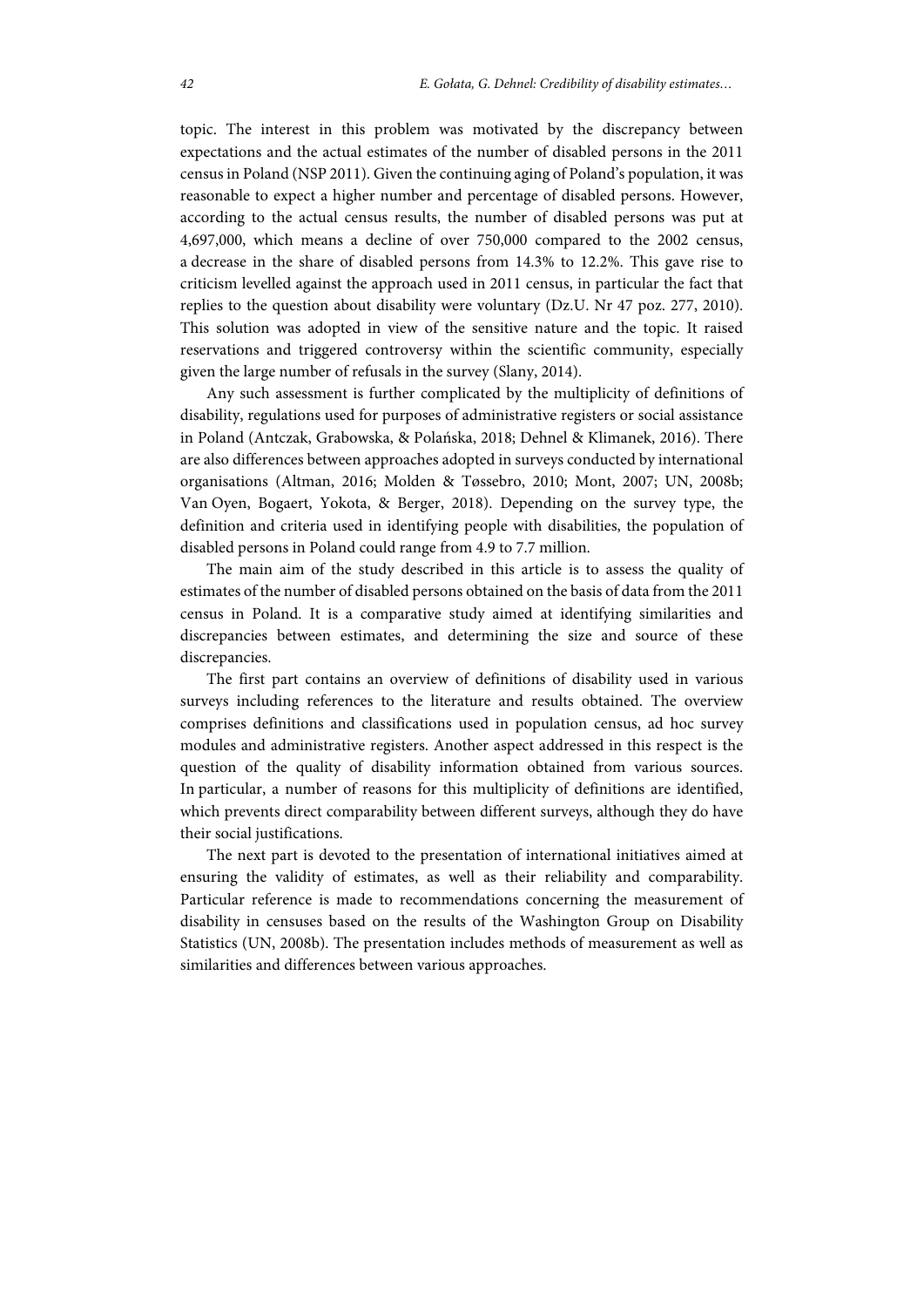The reliability of the data collected during the 2011 census is assessed in two ways. Firstly, metadata and characteristics of the 2011 census are compared with other surveys described previously. Secondly, methods of demographic analysis are applied to assess the census results by comparing them with those obtained in the 2002 census. Unfortunately, the comparability of results produced in both surveys is limited by the fact that different definitions were used in both cases. However, an attempt was made to provide detailed explanations for specific discrepancies.

The article ends with a discussion of the results.

## **2. Measurement of disability in statistical surveys**

According to the first World Report on Disability published by the World Bank and the World Health Organisation, "more than billion in the world live with some form of disability" (WHO & The World Bank, 2011). The problem of disability is becoming increasingly widespread and is now estimated to affect about 15% of the world population. A better knowledge of the needs and problems faced by disabled persons is the key to providing them with effective help. We are also becoming increasingly aware of the fact that most of us, at some point in our lives, will experience some form of disability. Given the ubiquity and scale of this phenomenon, it is more and more frequently addressed in discussions and activities undertaken not only at the local and national level, but is also tackled globally.

Disability can be approached from different perspectives. There are two approaches in the literature: the medical and social view (Dehnel & Klimanek, 2016; US Census Bureau, 2017; WHO, 2002). Some studies also distinguish a functional approach or use other concepts such as the biological model (Antczak et al., 2018). When analysing disability research, it is useful to refer to the recommendations of WHO (2002). However, even they do not dispel all the existing doubts. According to the medical model proposed by WHO, disability is defined as "a feature of the person, directly caused by disease, trauma or other health condition, which requires medical care provided in the form of individual treatment by professional" (WHO, 2002). Under the social model, disability is viewed not as an attribute of an individual but as a social problem created by an unaccommodating physical environment, which demands a political response. WHO (2002) experts believe that "disability is a complex phenomenon that is both a problem at the level of a person's body, and a complex and primarily social phenomenon". For this reason they stress that disability involves an interaction between features of the person and characteristics of the environment in which the person lives (Figure 1). Because "some aspects of disability are almost entirely internal, while others are almost entirely external", the appropriate approach to disability at the individual level should combine both social and medical responses.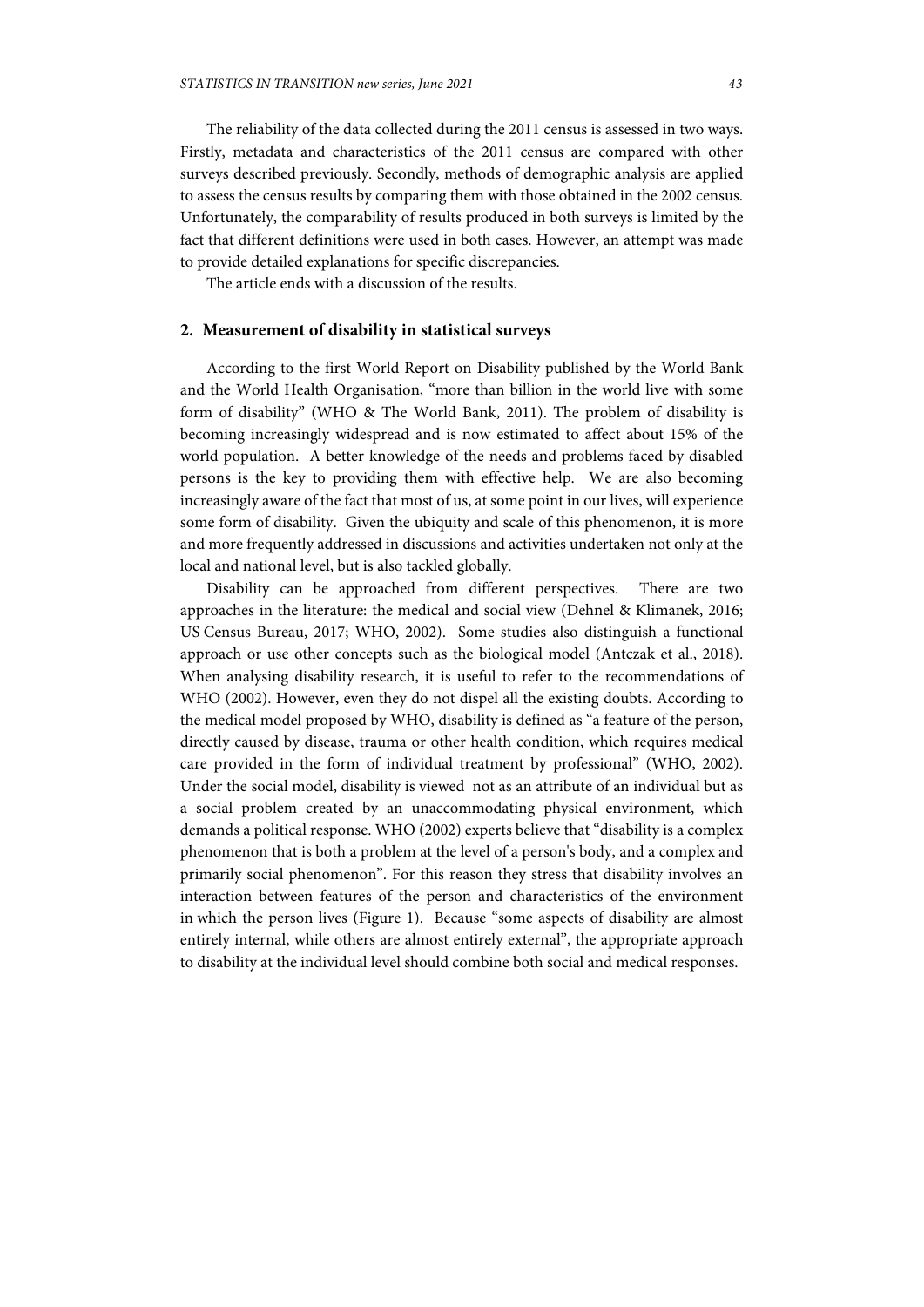The approach proposed by WHO as the International Classification of Functioning, Disability and Health (ICF) (UN, 2008b; US Census Bureau, 2017; WHO, 2002), is universal and can be used to describe and measure disability for purposes of many sectors (medicine, economy, social policy). This approach ensures comparability of results obtained in different surveys not only between sectors but also at the international level. The basic idea behind this classification is that "every human being can experience a decrement in health and thereby experience some disability". This means that disability is defined by assessing the person's health in the context of their relationship with the environment, taking into account three levels of limitations: (i) Body Functions and Structures, (ii) Activity (iii) Participation. For example, Antczak et al. (2018) distinguish limitations of body functions and abilities (e.g. a blind person cannot see); limitations of activity (the same person may experience difficulties with moving, preparing meals, self-care, etc.); limited participation in social life.



**Figure 1.** The International Classification of Functioning, Disability and Health Conceptual Model of Disability

Source: WHO 2002.

Definitions and classifications of disability according to the functional model are matched by specific methods of measurement proposed by the Washington Group on Disability Statistics (UN WG). The UN WG was created in 2001 as a result of the International Seminar on the Measurement of Disability, which sought to propose universal measurement tools that could ensure international comparability. This led to the development of a Short Set of Questions (UN WG, 2006). During the Global Disability Summit 2018, the World Bank Group, together with other participants, announced the Summit's Charter for Change, containing a list of 10 pledges (WBG,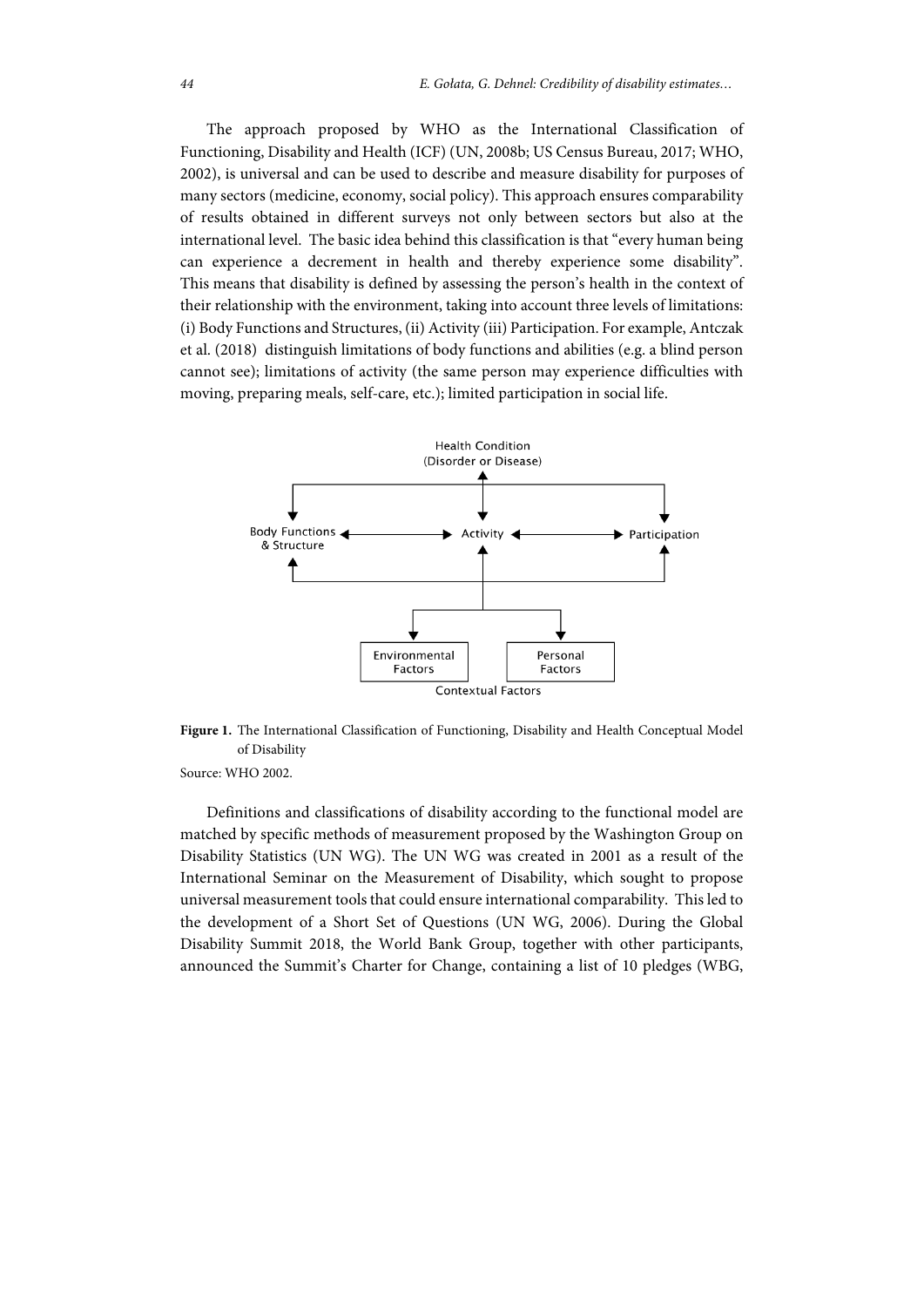2018a, 2018b) aimed at accelerating global measures for the equalization of opportunities for disabled persons and counteracting their social exclusion. The list of commitments was created to support the goals of the 2030 Agenda for Sustainable Development adopted during the UN Summit (UN, 2015b). The charter included a commitment to gather comparable data according to best practices and world standards, with special emphasis on the short set of questions developed by UN WG. Adopted in 2006, the set was recommended by the UN for the census rounds in 2010 and 2020 (UN, 2008b; UN WG, 2006; US Census Bureau, 2017). The proposed set contains the following six questions:

- 1) Do you have difficulty seeing, even if wearing glasses?
- 2) Do you have difficulty hearing, even if using a hearing aid?
- 3) Do you have difficulty walking or climbing steps?
- 4) Do you have difficulty remembering or concentrating?
- 5) Do you have difficulty (with self-care such as) washing all over or dressing?
- 6) Using your usual (customary) language, do you have difficulty communicating, for example understanding or being understood?

Each question can be answered with four replies: (i) No – no difficulty, (ii) Yes – some difficulty, (iii) Yes – a lot of difficulty, (iv) Cannot do it all. These replies can be used to establish the degree of ability limitations from mild to severe. According to the recommendations of UN WG, the population of disabled persons includes all those who indicated the presence of difficulties in at least one of the core functional domains (questions 1–6) by choosing options (iii) or (iv) (UN, 2008b, 2008a, 2015a; US Census Bureau, 2017).

The recommendations of UN WG were taken into account in the recommendations prepared before the census rounds in 2010 and 2020. It was agreed that set of questions was an appropriate tool for measuring disability of persons aged 5 and older. However, given the limited scope of a census, as a survey designed to collect information about multiple domains, only the first four questions were included in the census questionnaire; the full set was to be used in ad hoc surveys devoted specifically to disability. It is also emphasized that because the concept of disability can be differently understood by respondents, it is crucial that the survey questionnaire should be formulated carefully in order to ensure correct identification of the population. The WG also recommended that questions about disability should be put individually to each respondent and control questions about the presence of disabled persons in the household should be avoided, such as "Is there a disabled person in the household?" (US Census Bureau, 2017).

The WG method of measurement has been evaluated and compared to other approaches like the Model Disability Survey (Sabariego et al., 2015). The discussion conducted (Madans, Mont, & Loeb, 2015) exemplifies the crucial role played by the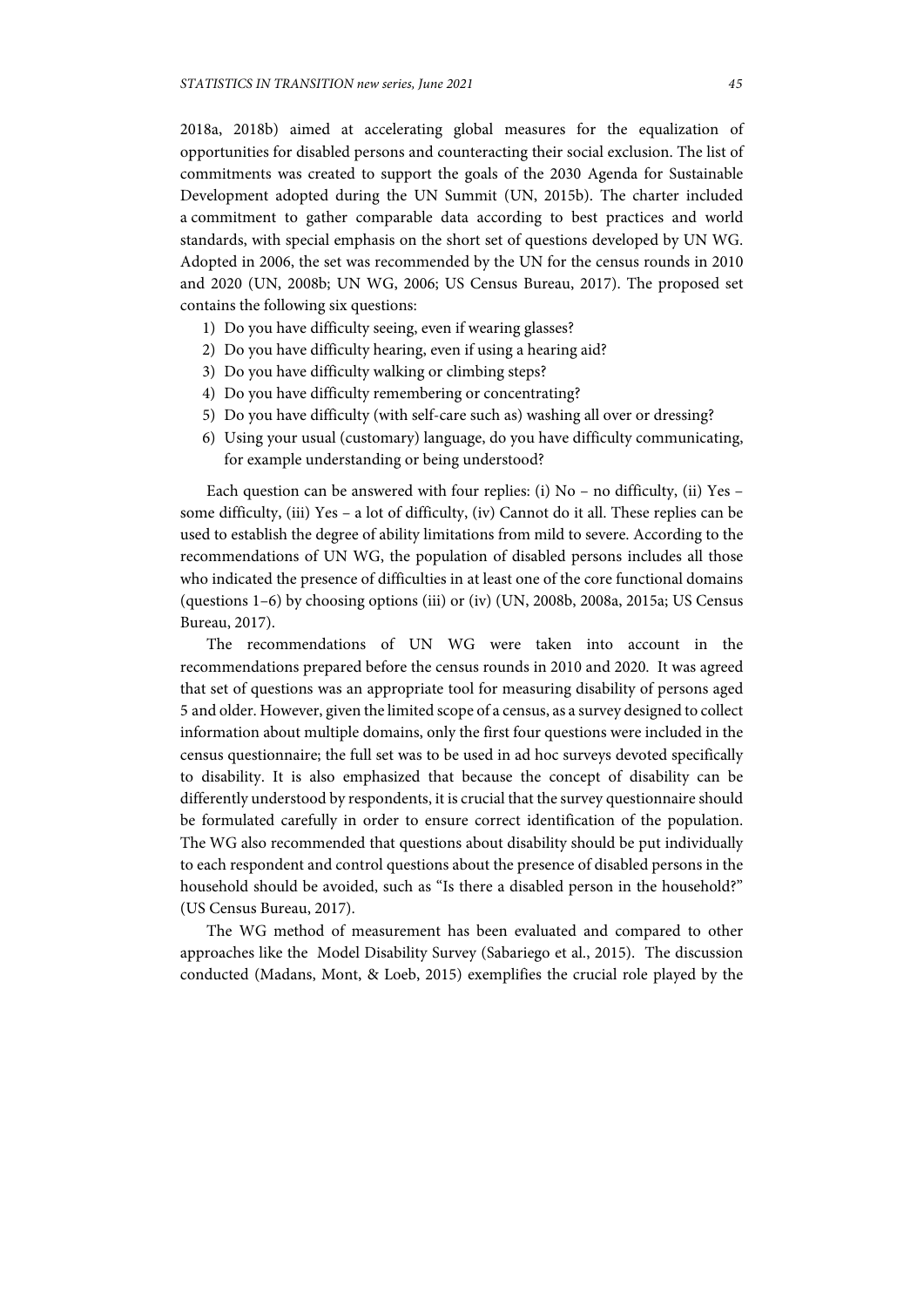definition and the choice of the measurement method. The gap in the measurement methodology was filled by Loeb (2016a) and Meltzer (2016), who published a list of challenges that need to be addressed with respect to the measurement of disability among children and the proposal of a census module devoted to disability, which was developed by Crialesi, De Palma and Battisti (2016). Another crucial problem involved in the measurement of disability is the correct identification of environmental and contextual factors, which is discussed by Altman and Meltzer (2016). Problems of measuring disability among people living in group quarters and their impact on the comparability of international estimates were addressed by Cambois, Jagger, Nusselder, Van Oyen and Robine (2016).

Loeb (2016b) notes that about 30 countries reported using the short set of 6 WG questions in the 2010 census round. In order to determine the impact of the tool used to measure disability on the final estimates, WG researchers conducted a voluntary survey involving about 120 countries, asking the respondents to indicate the type of disability model used and the exact wording of the questions (Table 1). A clear distinction was made between the medical model focusing on impairments and types of disability and the social model emphasizing activity limitations, including the WG short set of questions. The survey involved countries where disability data were collected in the census (26 countries) as well as those where a sample survey was used (25 countries). The response rate was 54%. It turned out that out of the countries where disability data came from the census only Aruba (6 questions) and Israel (4 questions) used the tool according to the WG recommendations. Turkey also used 6 similar questions in the 2011 census, but they were not identical to those proposed by the WG. The estimated shares of disabled people varied considerably, ranging from under 1% (the Dominican Republic) to 12.9% (Peru).

Estimated percentages based on sample surveys were generally higher but also showed a great degree of variation, with values ranging from 1.4% in Togo, 2.0% in Yemen or 2.6% in Lesotho, to 12.5% in the Netherlands, 13.8% in Poland, 14.3% in Canada, 14.8% in Israel and 16.6% in New Zealand (Loeb, 2016b). In the European Health Interview Survey (EHIS) conducted in Poland 9 questions about activity limitations were used. The approach adopted in Thailand, Poland, Hungary and the Netherlands was similar to the one proposed by the WG, however, the question wording was not identical. Estimates obtained in these countries, except for Thailand, are also believed to be similar to those expected under the WG approach. Based on this analysis, (Loeb, 2016b) notes that the use of the definition of disability based on information about impairments resulted in obtaining the lowest estimate of the share. Estimates of the share of disabled people based on the WG approach are regarded as moderate, except for the value for Israel (1.4%).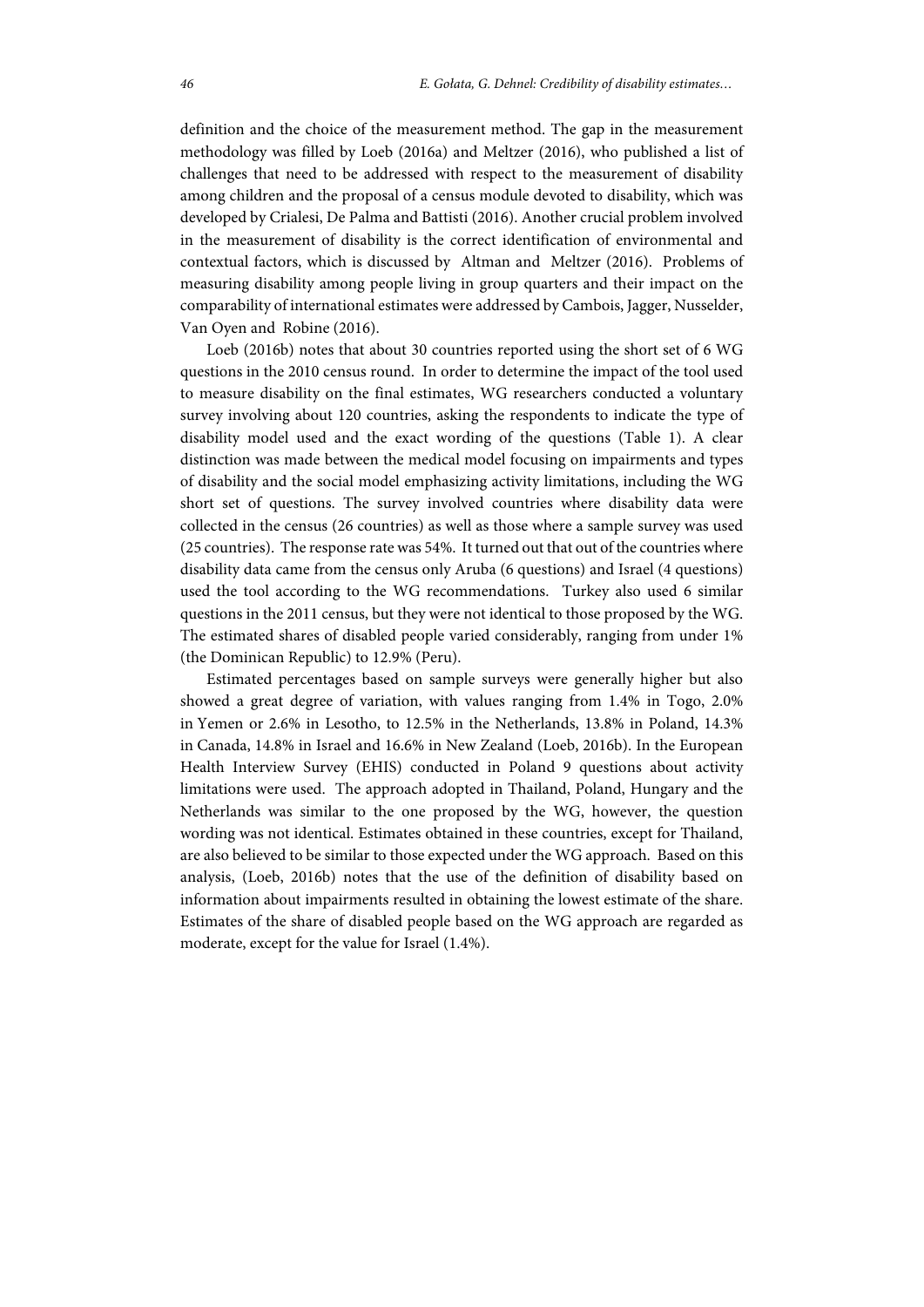| Disability model                              | Census | Sample survey |
|-----------------------------------------------|--------|---------------|
| Medical model – loss of ability (impairments) | 8      |               |
| Social model – activity limitations           | 11     | 13            |
| WG short set of 6 questions                   |        | 6             |

**Table 1.** Models of disability used in the 2010 round of censuses and in sample surveys

Source: Based on (Loeb, 2016b).

Unlike censuses, sample surveys can cover a subpopulation of a certain age. Surveys with the highest estimates of disability covered subpopulations of a specified age: in Poland – aged 15 and older, in the Netherlands – aged 12 and older or aged 55 and older, in Hungary – aged 15 and older, in Israel – aged 20 and older (Loeb, 2016a). As the share of disabled people in the population increases with age, so the way the target population is defined may affect the final estimates. Results of the analysis lead Loeb (2016b) to conclude that there are considerable differences between approaches, definitions and measurement methods, which render international problematic, but there are also good reasons to question the usefulness of estimates obtained in each country for national purposes.

In both rounds of the EHIS that took place in Poland (2009 and 2014), the same standard question was used<sup>3</sup>, as recommended by Eurostat. Data obtained in this way are supposed to enable the estimation of the level of disability that is comparable between European countries and to estimate the Healthy Life Years indicator (HLY) (Bogaert, Van Oyen, Beluche, Cambois, & Robine, 2018; EHLIS, 2015; Van Oyen et al., 2018). However, the Eurostat guidelines do not refer to the WG recommendations. The WG short set of questions is not used in the disability module of the Polish Labour Force Survey (LFS), which is conducted according to the recommendations of Eurostat (GUS, 2012). However, according to the UN recommendations for census rounds in 2010 and 2020 (UN, 2008a, 2015a), disability should be viewed in the light of the ICF model and measured using the WG short set of questions. The UN definition of disabled people includes persons who are more likely than the general population to experience limitations in the performance of certain tasks or when trying to participate in activities associated with their social roles.

l

<sup>&</sup>lt;sup>3</sup> The question was formulated as follows (GUS, 2016): Do you experience a health-related limitation in your ability to perform typical activities of daily life that has lasted for at least 6 past months?

<sup>-</sup> Yes, a serious limitation.

<sup>-</sup> Yes, but not very serious.

<sup>-</sup> No, I have not experienced any limitations.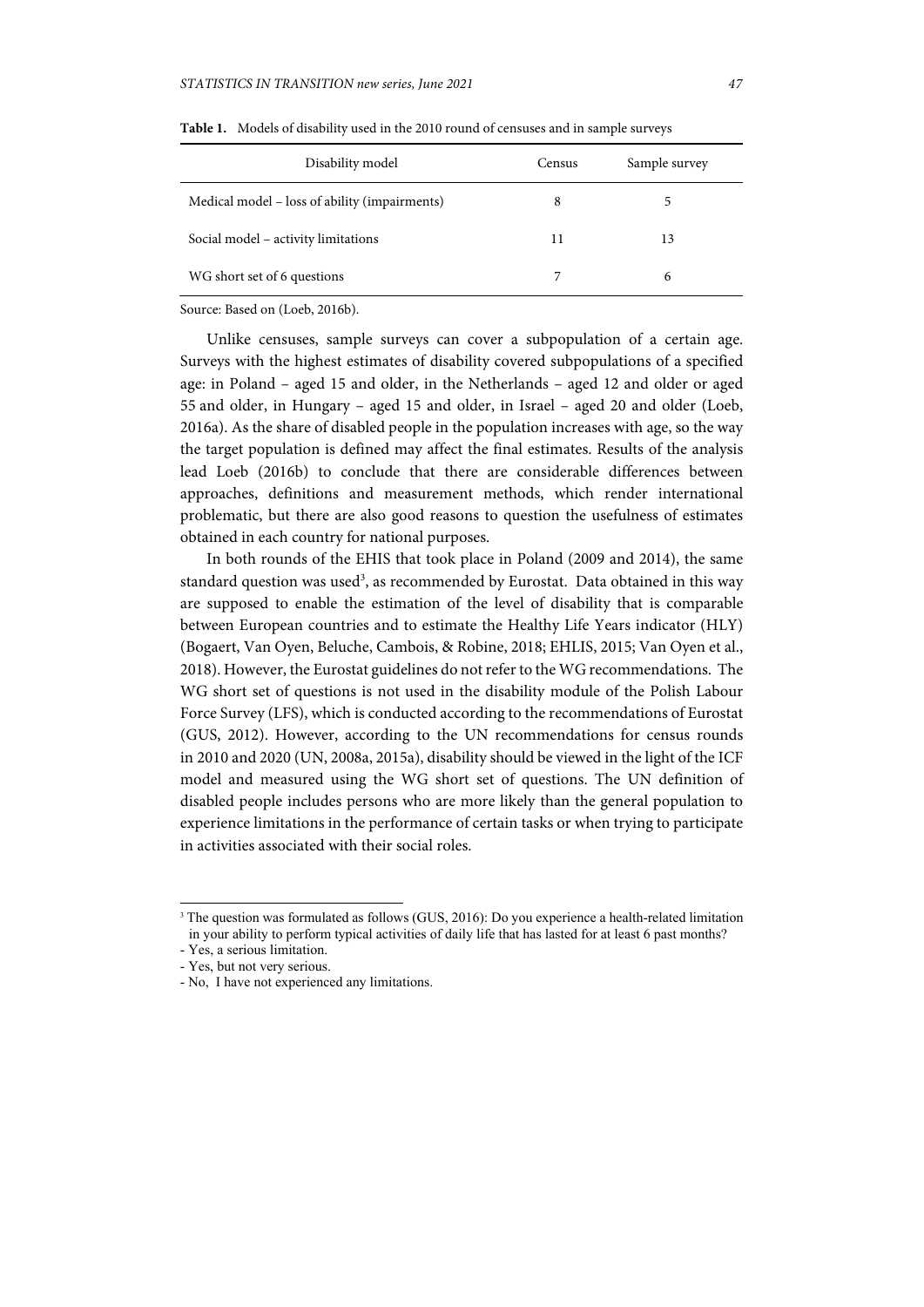## **3. The definition of disability used in official statistical surveys in Poland**

A detailed description of disability surveys in Poland, including information about their frequency and the scope of published results, and, above all, methods of measurement, can be found in the paper by Antczak, Grabowska & Polańska (2018). A detailed presentation of the method of measuring disability in Polish censuses can be found in the paper by Dehnel and Klimanek (2016). With regard to the 2002 census, the authors point out that the medical definition of disability, focusing on the degree of impairment, was replaced by the definition involving limitations in the performance of basic activities regarded as typical for a given age (Dehnel & Klimanek, 2016). The definition of a disabled person in the 2011 census included an additional note that the duration of the experienced limitation should be at least 6 months (GUS, 2011a). In the revised definition the number of degrees of activity limitations was extended from "complete" and "serious" in the 2002 census, to "complete", "serious" and "moderate" in the 2011 census.

According to the definition used in the censuses a person was regarded as disabled if they could present an appropriate decision issued by an authorised body or, in the absence of such a document, if they experienced activity limitations (Antczak et al., 2018; Dehnel & Klimanek, 2016; GUS, 2013a). This means that the definition used in the censuses reflects two views of disability: the formal indication confirmed by a legal decision (disability in the legal sense), and the subjective indication of a person who experiences activity limitations (disability in the biological sense). Therefore, when describing disability in Poland, one has to take into account the existing regulations in this respect, which can have a significant influence on the final estimates. The act on social and occupational rehabilitation and the employment of disabled persons, which has been in effect since 1997, despite numerous amendments, retains the same definition. In the act disabled persons are defined as those whose physical, psychological or mental condition creates a permanent or temporary limitation in the performance of social roles, and, in particular, limits their ability to work**<sup>4</sup>** . The unchanged definition of a disabled person seems to guarantee the comparability of the population of people classified as disabled in the legal sense in the 2002 and 2011 census. However, the presence of disability in Poland is assessed by different institutions and for different purposes and not all statements of disability can be used to claim disability discounts or allowances (GUS, 2011b, 2016). Although the legal definition of disability is the same, the two systems of disability assessment existing

l

 $^4$  "Niepełnosprawnymi są osoby, których stan fizyczny, psychiczny lub umysłowy trwale lub okresowo utrudnia, ogranicza bądź uniemożliwia wypełnianie ról społecznych, a w szczególności ogranicza zdolności do wykonywania pracy zawodowej".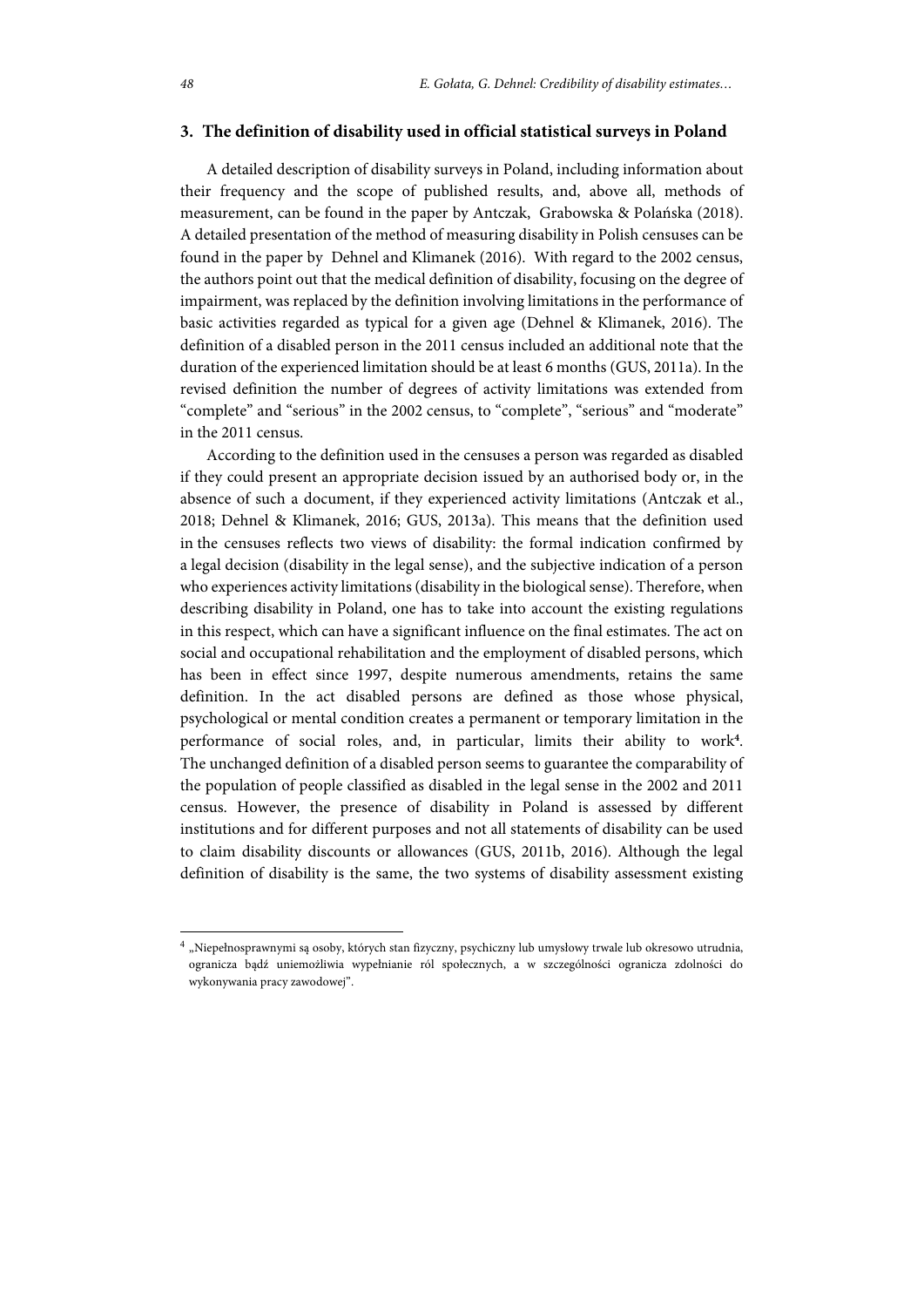in Poland**<sup>5</sup>** make it difficult to obtain reliable information about the number of people that actually have official decisions confirming disability, which is reflected by census data. It should be noted that in the surveys conducted by Statistics Poland, including the LFS**<sup>6</sup>** , the EU Statistics on Income and Living Conditions (EU-SILC) and in statistical reporting, disabled persons are identified only on the basis of official decisions, while in the European Health Interview Survey, like in the census, both kinds of disability are taken into account (the legal and biological sense). Moreover, the two categories of disability are not exclusive (Table 2).

**Table 2.** Categories of disability according to the definition used in 2011 Census

| <b>BIOLOGICAL</b>                                                                                                                                                                                                                                                                            | LEGAL                                                                                                                                                                                                                                                             |
|----------------------------------------------------------------------------------------------------------------------------------------------------------------------------------------------------------------------------------------------------------------------------------------------|-------------------------------------------------------------------------------------------------------------------------------------------------------------------------------------------------------------------------------------------------------------------|
| disabled<br>EXCLUSIVELY<br>persons<br>in<br>the<br>BIOLOGICAL SENSE, i.e. those who did not<br>have an official decision/statement of disability<br>but who felt that their ability to perform basic<br>activities typical for their age was completely,<br>seriously or moderately limited. | disabled person EXCLUSIVELY in the LEGAL<br>SENSE, i.e. those who had a valid statement of<br>disability but did not report any limitations in the<br>ability to perform basic activities typical for their<br>age                                                |
|                                                                                                                                                                                                                                                                                              | disabled persons in the LEGAL SENSE, i.e. those<br>who had a valid statement of disability issued by<br>an authorised body:<br>- by ZUS for purposes of disability allowances,<br>- by district and provincial disability evaluation<br>boards for other purposes |
| LEGAL AND BIOLOGICAL                                                                                                                                                                                                                                                                         |                                                                                                                                                                                                                                                                   |

disabled persons in the LEGAL AND BIOLOGICAL SENSE i.e. those who had a valid statement of disability and reported a completely, seriously or moderately limited ability to perform basic activities typical for their age

#### Source: (GUS, 2013b).

l

Each survey is based on different definitions and classifications. This limits the possibility of making comparisons. For 2011, there are virtually no comparable data about the number of disabled persons. Only in the case of disability in the legal sense is it possible to compare census data with those collected in the LFS. According to the 2011 Census, the number of disabled persons in the legal sense was equal to almost 3,131 thousand, while according to the LFS, it was 3,505.5 thousand (Table 3). This

<sup>5</sup> For purposes of disability allowances, disability assessment is conducted by the Social Insurance Institution and for other purposes – by district and provincial disability evaluation boards.

<sup>6</sup> With the exception of the ad hoc module conducted as part of the LFS in the 2nd quarter of 2011, which took into account disability in the legal and biological sense (GUS, 2012) according to the Commission Regulation (EU) No 317/2010 of 16 April 2010.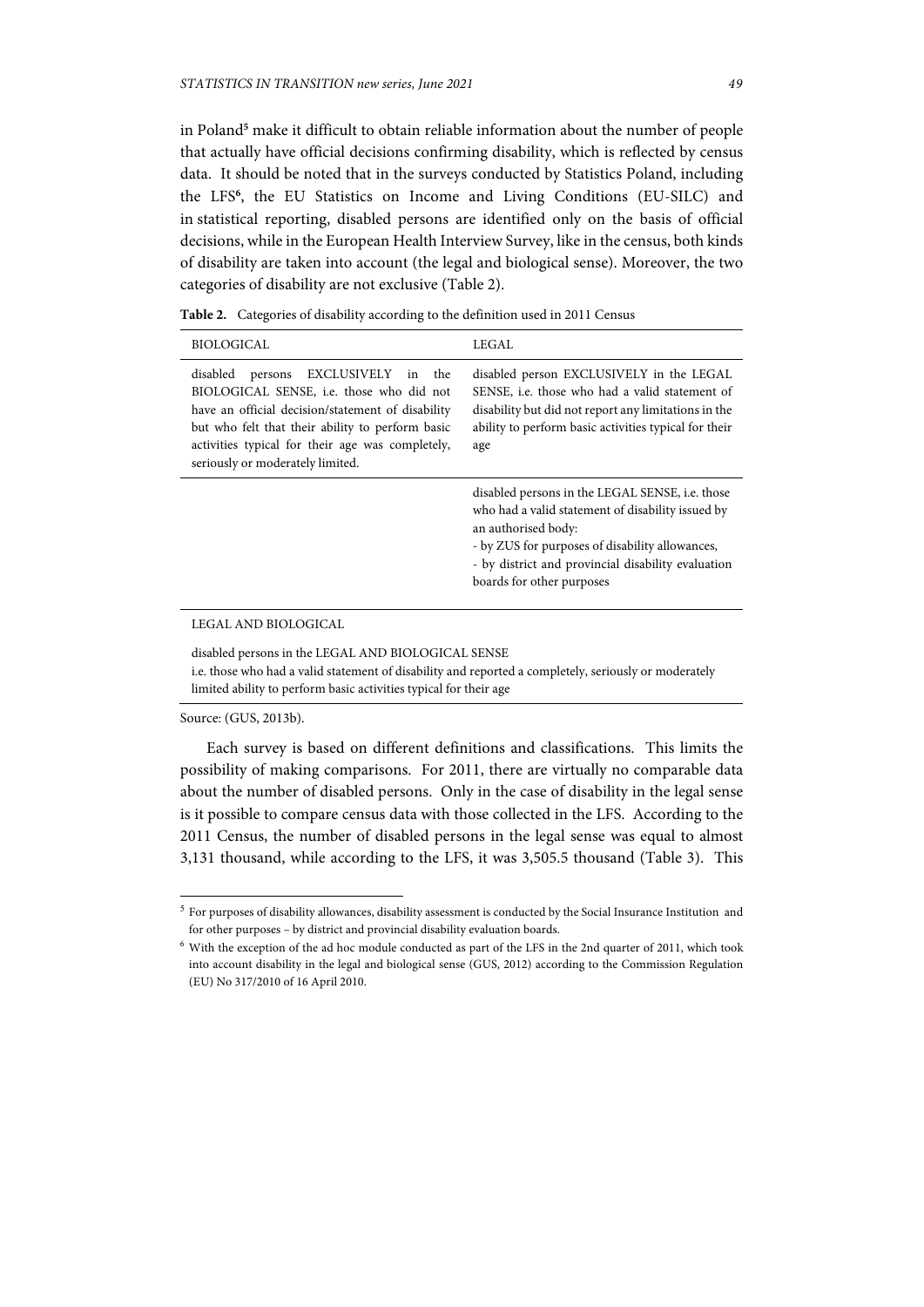means that the census count was lower by 374 thousand. In addition, the subpopulation of disabled persons in the LFS, identified within the total population aged 15 and older, included people aged 16 and older, who had received statements about the degree of disability or work disability. Consequently, the estimated count in the census should be decreased by subtracting disabled persons under the age of 16, i.e. 129,950 persons.

The second point that needs to be emphasized is the result of comparing the LFS data with data from the EHIS for 2009 and 2014. Estimates of the number of disabled persons for both years are higher than the LFS estimate: by about 18% (630 thousand) in 2009, and by about 10% (333 thousand) in 2014 (Table 3). As already pointed out, in official publications (GUS, 2011b, 2016), estimates from both surveys were based on respondents' declarations. The results are therefore not fully comparable. However, this is more the case with the scale of the phenomenon, and less so with respect to the structure of the distribution. According to GUS, the discrepancy between the results could be due to different objectives of each survey, which may have affected respondents' answers.

|             | Source of data  |                          |                 |            |  |  |
|-------------|-----------------|--------------------------|-----------------|------------|--|--|
| Survey year | EHIS (thousand) | <b>EHIS</b>              | $LFS^*$         | Census     |  |  |
|             |                 | (thousand) (aged $16+$ ) | (thousand)      | (thousand) |  |  |
| 2009        | 4155.3          | 3971.3                   | 3505.5          |            |  |  |
| 2011        |                 |                          | 3341.3 (3359**) | 3131.5     |  |  |
| 2014        | 3801.5          | 3607.0                   | 3272.0          |            |  |  |

**Table 3.** Disabled persons in the legal sense in Poland on the basis of selected sources

Note: \* midyear data, \*\*2nd quarter of 2011.

Source: (GUS, 2011b, 2016), http://www.niepelnosprawni.gov.pl/p,81,bael, 2011 Census.

## **4. Disability in census 2002 and 2011**

Comparing disability from the last two censuses, it can be noticed that the decline in the number and percentage of disabled persons is not the same across different categories (Table 4). This can be observed with regard to the total number of disabled persons, but is due to the decline in the number of disabled persons in the legal sense. This was mainly the result of the complicated rules that were the basis for disability decisions, which discouraged many people from applying for a disability allowance, and, consequently, led to a decrease in this category (Dehnel & Klimanek, 2016; GUS, 2011b).

In contrast, the number of persons classified as disabled persons exclusively in the biological sense rose to about 1.5 million in 2011, i.e. by about 56% compared to the 2002 census. Their share increased from 2.63% to 4.07%. Consequently, the share of disabled in the biological sense, in both categories (exclusively biological as well as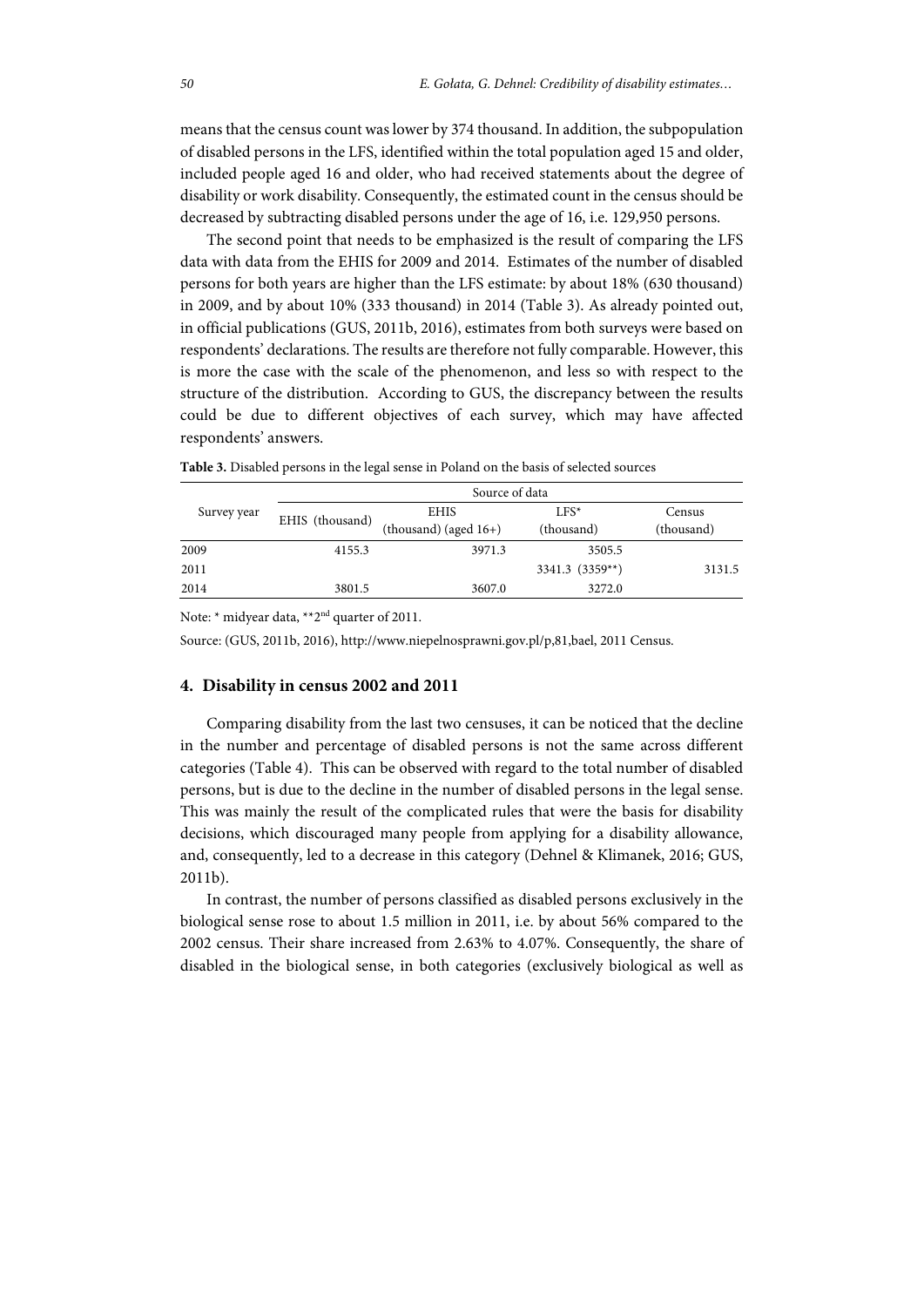biological and legal) rose by about 10% from 3.8 million in 2002 to over 4.2 million in 2011 (10.95% of the total population). However, a decrease in the number of disabled persons exclusively in the legal sense by nearly 70% corresponds to a decline in their share from 4.25% to just 1.24% and has an effect on the overall estimate showing a decline in the scale of disability.

Given the obligatory nature of the questions about disability in 2002 census (in contrast to the 2011 census, where these questions were asked only in the survey part), those results are generally regarded as reliable, putting the number of disabled persons at about 5.5 million, i.e. 14% of the total population. There is a lot of variation in the distribution of disabled persons by age. In the age group 0-3, the share of disabled persons is 1-2%, which increases to 3% for people aged 20. There is a marked growth in the share of disabled persons around the age of 40, when it rises from 8% to 30% over the following 15-year interval. In the group of people aged 75 and older the share of disabled persons is close to 50%.

|                        | <b>NSP 2002</b>      |                            | <b>NSP 2011</b>      |                            |  |
|------------------------|----------------------|----------------------------|----------------------|----------------------------|--|
| Disability category    | number of<br>persons | share of the<br>population | number of<br>persons | share of the<br>population |  |
| Total                  | 5455914              | 14.27                      | 4 697 048            | 12.20                      |  |
| Legal                  | 4 4 4 9 6 8 5        | 11.64                      | 3 131 459            | 8.13                       |  |
| Exclusively legal      | 1624 568             | 4.25                       | 479 453              | 1.24                       |  |
| Biological             | 3 8 3 1 3 4 6        | 10.02                      | 4 2 1 7 5 9 8        | 10.95                      |  |
| Exclusively biological | 1 006 229            | 2.63                       | 1 565 592            | 4.07                       |  |
| Biological and legal   | 2 8 2 5 1 1 7        | 7.39                       | 2 652 006            | 6.89                       |  |

**Table 4.** Disability according to censuses in 2002 and 2011

Source: NSP 2002, NSP 2011.

l

The percentage of disabled persons increases with age almost exponentially (Figure 1). This is particularly true for men up to the age of 60. Attempts at modelling the share of disabled by age show a very good fit for the exponential function and, obviously, the second or possibly the third degree polynomial**<sup>7</sup>** . Nonetheless, one can observe evident changes in the scale of disability between the age of 50 and 70. There is a clear difference between the trends for men and women, which is not apparent up to the age of about 53. From the age of 50 to 60, the share of disabled persons in the male population is considerably higher and increases by over 50% (from 0.288 at 53 to 0.432 at 59). In the group of women of this age the share of disabled persons increases by only 13%. This dramatic increase in the share of disabled men over a relatively short period of time, followed by a period of relative stability and a decline to the level observed for women can be attributed to various causes. Certainly, it should be linked to the higher

 $7$  Coefficient of determination is equal to 0.92 for exponential functions and 0.98 for polynomials.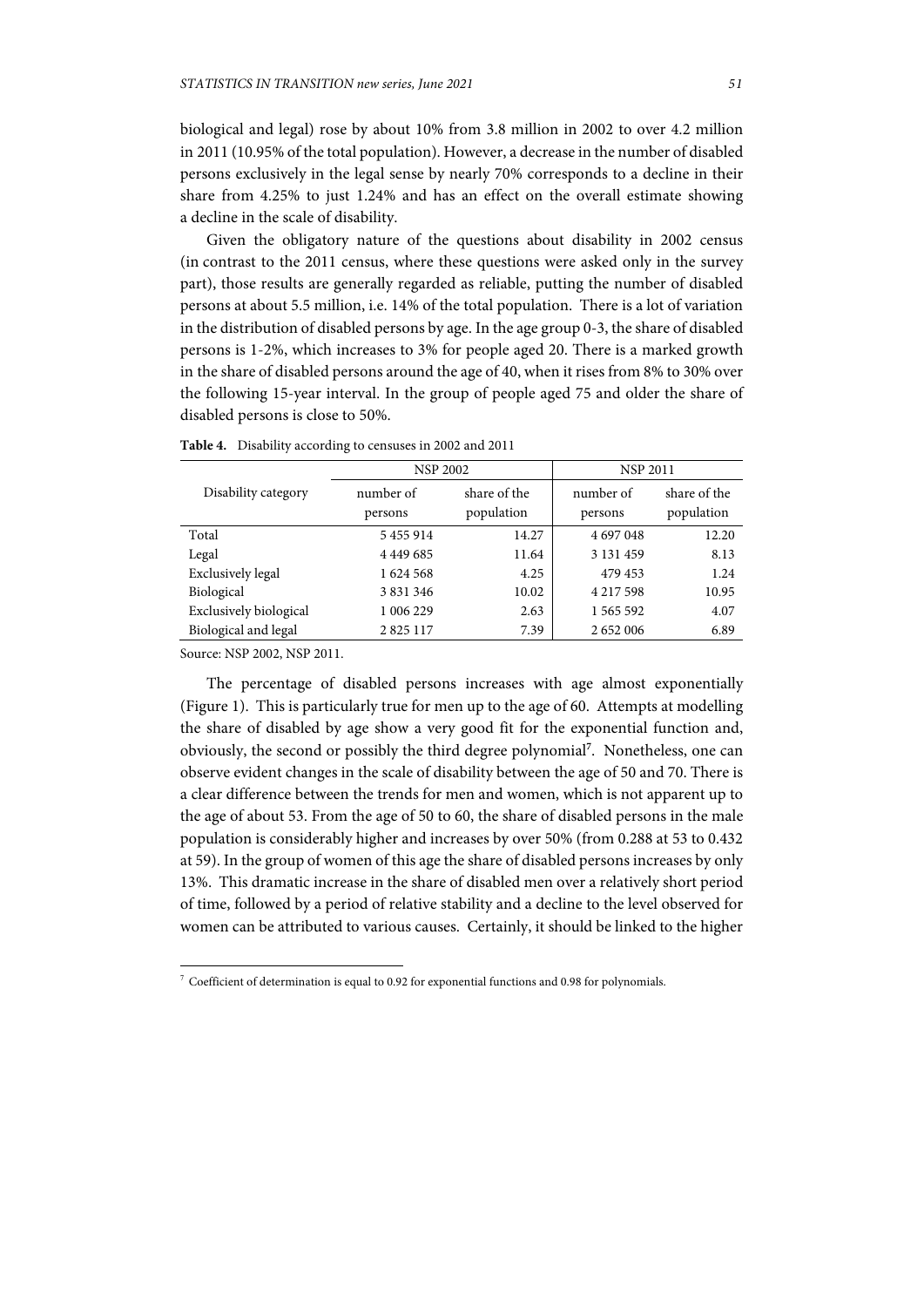incidence of cardiovascular diseases, malignant tumours, as well as accidents and injuries in men. Another pattern observed in demographic research is the higher death rate for men compared to women of this age, the so-called excess male mortality**<sup>8</sup>** (Fihel, 2011; Szukalski, 2018). Another cause of this higher level of male disability may be associated with men's interest in pension-related benefits and their desire to obtain official confirmation of their health condition. A reverse trend can be observed for the population after the age of 80: the share of disabled women grows faster, with an increase of over 60%.

When analysing the share of disabled people by age based on data from the 2011 census (Figure 2, Table 5), one thing worth noting is that it is lower than the level observed in 2002. The difference becomes evident from the age of about 35 and is maintained up to the oldest age groups. The growth in the share of disabled persons after the age of 40 is clearly less abrupt than that observed in 2002. A similarly weaker increase can be seen in the pre-retirement age.



**Figure 2.** Disabled persons per 100 population by sex and age, Poland, NSP 2002 and NSP 2011 Source: NSP 2002, NSP 2011

|           | <b>NSP 2002</b> |      |       | <b>NSP 2011</b> |      |       |
|-----------|-----------------|------|-------|-----------------|------|-------|
| Age       | Total           | Men  | Women | Total           | Men  | Women |
| Total     | 14.3            | 13.9 | 14.7  | 12.2            | 11.6 | 12.7  |
| $0 - 14$  | 2.7             | 3.0  | 2.3   | 2.9             | 3.4  | 2.4   |
| $15-19$   | 3.1             | 3.5  | 2.7   | 3.3             | 3.7  | 2.9   |
| $20 - 24$ | 3.3             | 3.8  | 2.7   | 3.0             | 3.4  | 2.6   |

**Table 5.** Share of disabled persons by sex and age in the censuses of 2002 and 2011

8 Excess mortality is measured by the male/female ratio of death rates, the probability of dying or other life table parameters, such as life expectancy by age.

l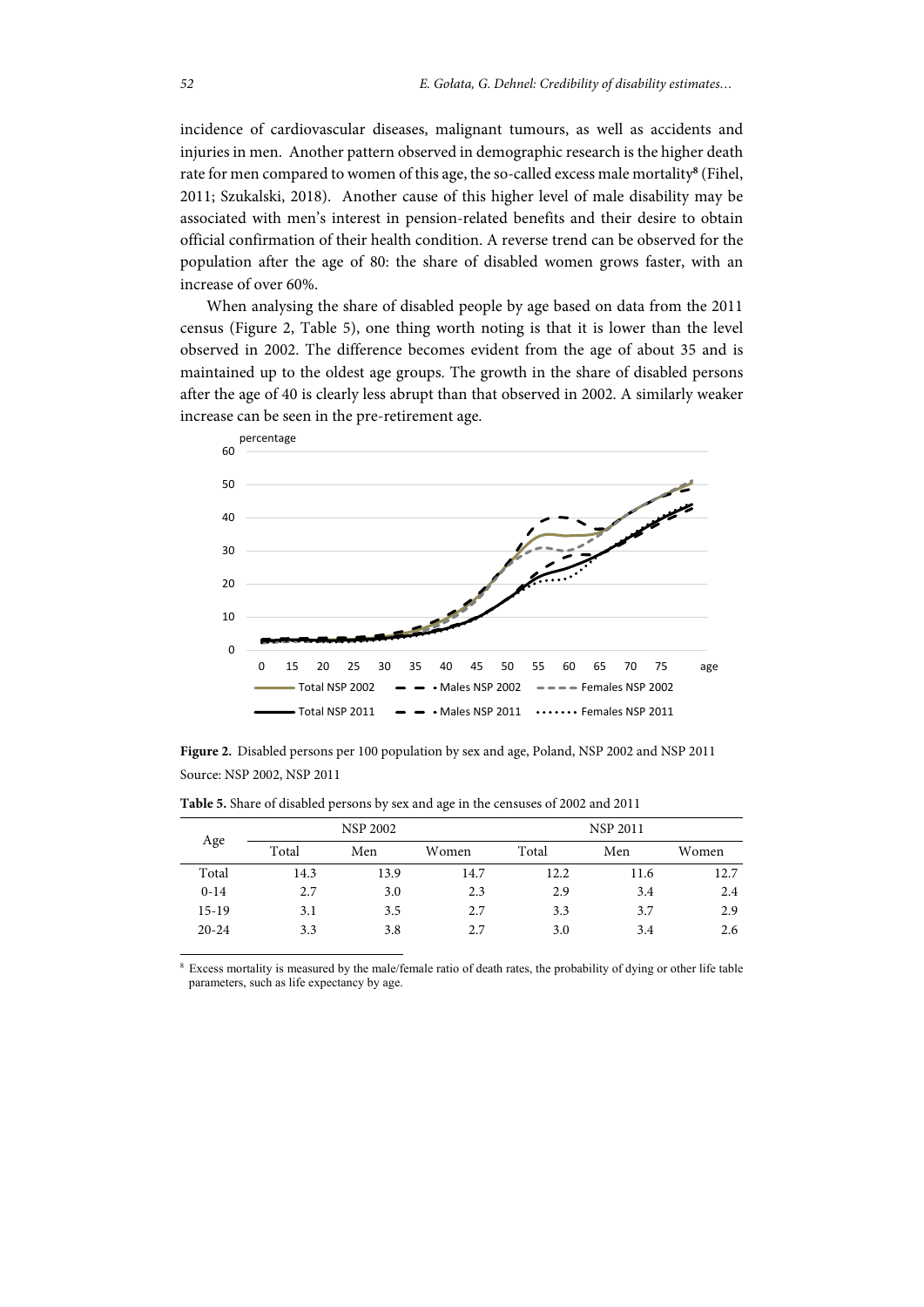|           |       | <b>NSP 2002</b> |       |       | <b>NSP 2011</b> |       |  |
|-----------|-------|-----------------|-------|-------|-----------------|-------|--|
| Age       | Total | Men             | Women | Total | Men             | Women |  |
| $25 - 29$ | 3.4   | 4.0             | 2.8   | 3.2   | 3.6             | 2.7   |  |
| $30 - 34$ | 4.2   | 4.8             | 3.6   | 3.8   | 4.2             | 3.3   |  |
| $5 - 39$  | 6.0   | 6.8             | 5.3   | 4.7   | 5.0             | 4.4   |  |
| 40-44     | 9.6   | 10.5            | 8.7   | 6.6   | 6.9             | 6.3   |  |
| 45-49     | 16.0  | 16.7            | 15.2  | 9.9   | 10.1            | 9.7   |  |
| 50-54     | 25.9  | 26.4            | 25.5  | 15.6  | 15.7            | 15.4  |  |
| 55-59     | 34.4  | 38.4            | 30.9  | 22.1  | 23.7            | 20.6  |  |
| 60-64     | 34.6  | 40.0            | 30.2  | 25.0  | 28.5            | 22.0  |  |
| 65-69     | 35.7  | 36.6            | 34.9  | 29.0  | 29.2            | 28.9  |  |
| 70-74     | 41.7  | 41.6            | 41.7  | 34.4  | 33.6            | 34.9  |  |
| 75-79     | 46.5  | 46.4            | 46.6  | 39.7  | 38.6            | 40.4  |  |
| $80 +$    | 50.5  | 48.8            | 51.3  | 44.1  | 42.8            | 44.6  |  |

**Table 5.** Share of disabled persons by sex and age in the censuses of 2002 and 2011 (cont.)

Source: NSP 2002, NSP 2011.

When data from both censuses are compared, one is struck by the higher share of disabled people in the youngest age groups, up to the age of 20. In contrast, the percentage of disabled persons in the population aged 40 and older is lower by 10 pp and drops by as much as 40% in the 50-54 age group.

It is the above differences in the estimates of disability based on two consecutive censuses that motivated our attempt to look for an explanation and evaluate the quality of estimates based on the 2011 census.

# **5. Assessment of the quality of disability estimates obtained in NSP 2011 – the use of the aging algorithm from demographic projections**

When one compares the results of the 2002 and 2011 censuses it is important to keep in mind two significant differences between them. The first one is the change from the traditional method of conducting a census in 2002 to the mixed-mode approach adopted in 2011. The so-called short census form contained data obtained from administrative registers, while information provided in the ad hoc modules attached to the long questionnaire was collected in a 20% sample survey. The second difference is the voluntary nature of responses to the question about disability. This was the consequence of the provision of the Polish constitution (Article 51), which prohibits the imposition of an obligation to reveal information about one's health. The decision was motivated by the sensitive nature of such information. The question was only put to adult respondents who agreed to answer it, while information about children could only be provided by their parents or caretakers. Over 1.3 million respondents exercised their right to refuse to answer the question about disability. Dehnel and Klimanek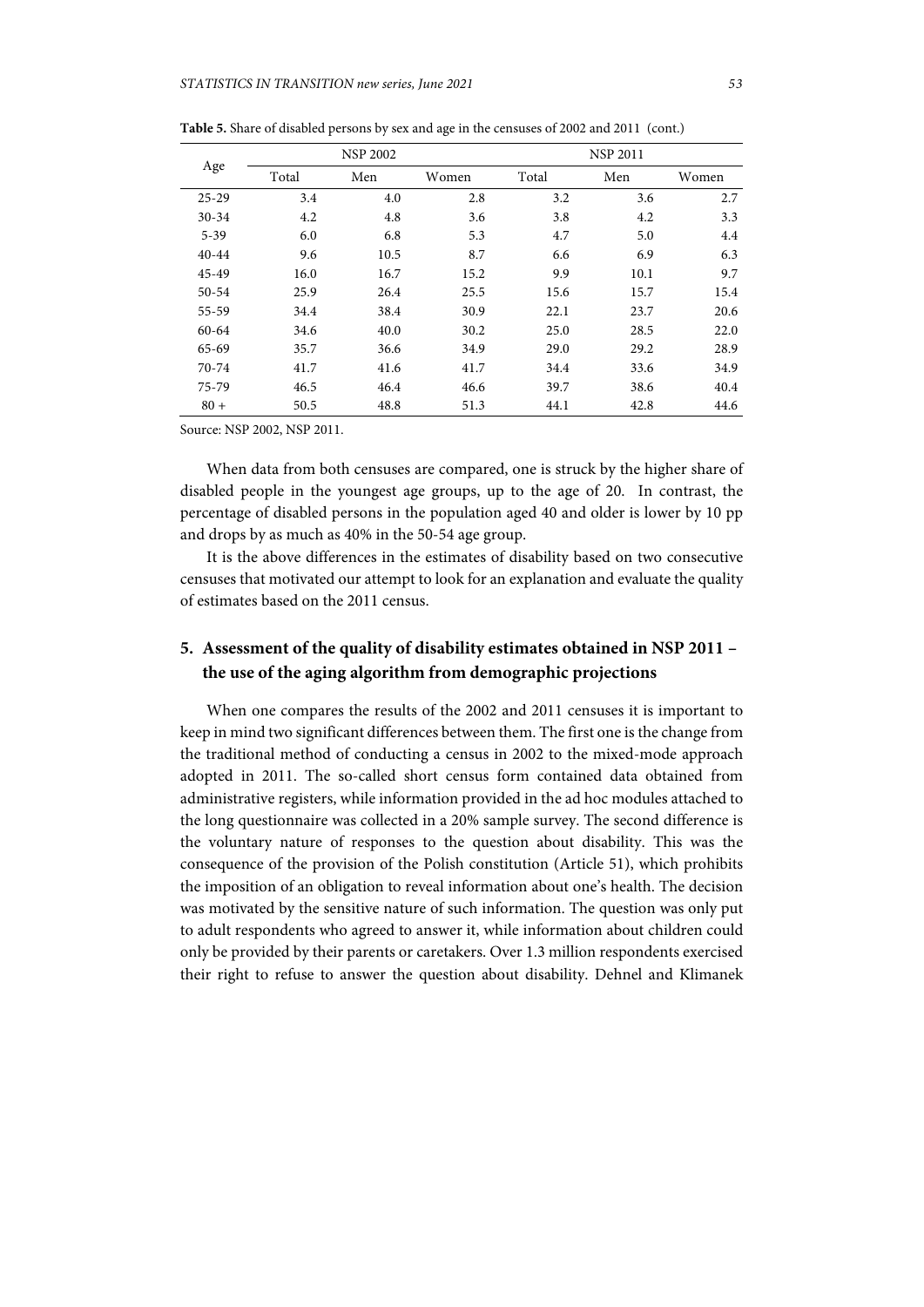(2016) argued that there are good reasons to believe that this group included disabled people. The quality of estimates may also have been affected by the high rate of nonresponse in the survey.

The assessment of disability estimates obtained in the 2011 census poses a challenge not only because of a certain degree of ambiguity and changes of definitions but also for many other reasons. The main one is the lack of other sources of information about disability that could be used as a reference point in comparative analyses concerning the year of the census. Other problems stem from the use of different methods of census organisation, different sampling schemes, sample sizes and estimation methods.

The group of methods used to assess the quality of censuses exploiting existing data sources includes, among others, demographic analyses based on data from previous censuses, comparisons with administrative registers and with existing surveys, e.g. such as those focusing on household budgets or the labour force. Obviously, such methods do not eliminate the crucial problem due to the difference between the traditional (NSP 2002) and mixed-mode census (NSP 2011), but similarity of estimates obtained from independent surveys is the best evidence of their reliability and quality.

Accordingly, our assessment of the disability estimates from the 2011 census is made in reference to the data collected in 2002. The analysis was conducted by applying the cohort component method, which is used for constructing population projections. The method is based on the idea of a longitudinal study in which particular generations are tracked over intercensal periods. Life table parameters for successive single year of age, especially survival probabilities, were used to age the population into the future. As a result, a population projection was obtained, broken down by sex and age for the year of the next census. It was supplemented by a projection and aging of the number of births, accounting for disability. This study was based on unit-level data from both censuses shared by Statistics Poland for research purposes under a special agreement**<sup>9</sup>** .

The applicability of the above method for the purpose of assessing the quality of census-based estimates of disability by category is seriously limited by the lack of information about survival rates for subpopulations of disabled persons**<sup>10</sup>**. As regards life table parameters for males and females, it was assumed that the survival probability for healthy and disabled persons is the same. Assuming a closed population, one could therefore expect that estimation results for 2011 should be higher than those actually

l

<sup>&</sup>lt;sup>9</sup> Under the agreement, access to the sample survey data on disability from the 2011 census was granted to researchers via a computer located in the Statistical Office in Poznań. The data could be processed using the SAS software.

<sup>&</sup>lt;sup>10</sup> Life tables published by the European Health & Life Expectancy Information System, EH&LEiS (http://www.eurohex.eu/IS/web/app.php/Ehleis/LifeGeographic?Typ=Life&SubTyp=None) also provide information about the population in total. By decomposing life expectancy one obtains an estimate of Healthy Life Years (HLY) by sex and age (Sullivan, 1971). However, data which would enable the construction of complete life tables are not publicly available.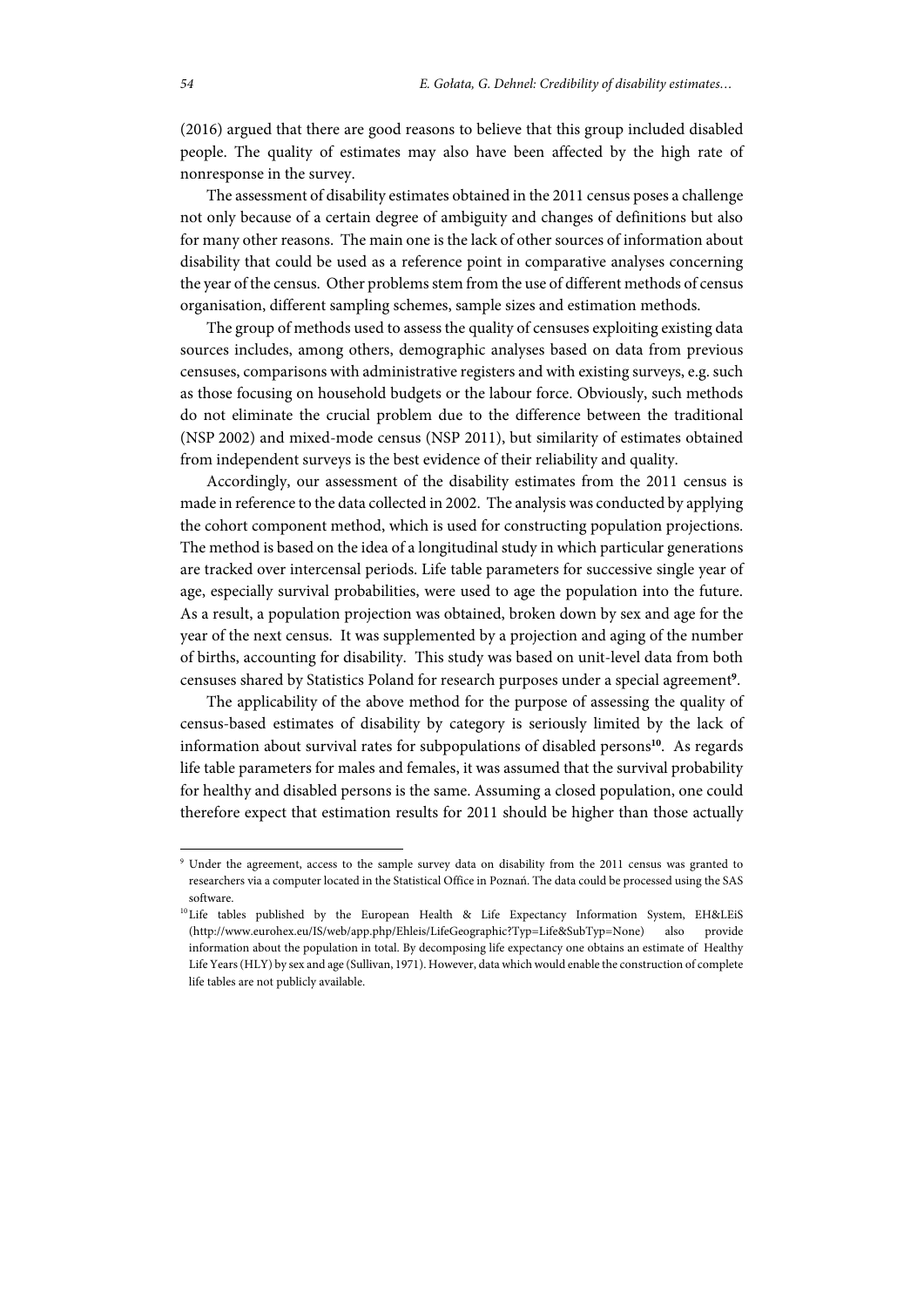observed. Obviously, the disabled population is not closed, not only because of foreign migrations, which, in the case of disabled people, tend to be negligible. However, with advancing age, the population of disabled people increases due to a higher incidence of diseases, accidents and injuries. We do not have information that could be used to determine whether the overestimation of the population of disabled persons due to the adoption of higher survival rates is compensated for by an underestimation resulting from the growing number of persons who become disabled with age. This is definitely a strong and controversial assumption. Despite these reservations, this method was used for comparative purposes in order to explain as best as possible the existing discrepancy in estimates.

The results of the prediction of the disabled population identified in 2002 into the future for all categories are about 10% lower than those obtained in the 2011 census (Table 6, Figure 3). For example, in the age group 35–39, the share of disabled persons obtained after being aged into the future is higher by 26%, and in the next three age groups, by as much as 35%. The differences are somewhat bigger for women than for men. It is worth noting that estimates for ages 60–70, recalculated with a 10-year shift, are in fact higher.

| Age       |       | <b>NSP 2011</b> |       |       | prediction based on NSP 2002 |       |  |
|-----------|-------|-----------------|-------|-------|------------------------------|-------|--|
|           | Total | Men             | Women | Total | Men                          | Women |  |
| Total     | 12.2  | 11.6            | 12.7  | 11.0  | 10.6                         | 11.4  |  |
| $0 - 14$  | 2.9   | 3.4             | 2.4   | 2.16  | 2.5                          | 1.8   |  |
| $15-19$   | 3.3   | 3.7             | 2.9   | 2.91  | 3.3                          | 2.5   |  |
| $20 - 24$ | 3.0   | 3.4             | 2.6   | 3.05  | 3.4                          | 2.6   |  |
| $25 - 29$ | 3.2   | 3.6             | 2.7   | 3.21  | 3.6                          | 2.8   |  |
| $30 - 34$ | 3.8   | 4.2             | 3.3   | 3.25  | 3.8                          | 2.7   |  |
| $35 - 39$ | 4.7   | 5.0             | 4.4   | 3.48  | 4.0                          | 2.9   |  |
| $40 - 44$ | 6.6   | 6.9             | 6.3   | 4.47  | 5.1                          | 3.8   |  |
| 45-49     | 9.9   | 10.1            | 9.7   | 6.46  | 7.2                          | 5.7   |  |
| 50-54     | 15.6  | 15.7            | 15.4  | 10.47 | 11.3                         | 9.7   |  |
| 55-59     | 22.1  | 23.7            | 20.6  | 17.56 | 18.1                         | 17.0  |  |
| 60-64     | 25.0  | 28.5            | 22.0  | 27.81 | 28.4                         | 27.3  |  |
| $65 - 69$ | 29.0  | 29.2            | 28.9  | 35.38 | 40.3                         | 31.5  |  |
| 70-74     | 34.4  | 33.6            | 34.9  | 27.72 | 31.3                         | 25.3  |  |
| 75-79     | 39.7  | 38.6            | 40.4  | 36.97 | 37.6                         | 36.6  |  |
| $80 +$    | 44.1  | 42.8            | 44.6  | 46.78 | 46.5                         | 46.9  |  |

**Table 6.** The share of disabled persons by sex and age in NSP 2011 and the predicted share based on NSP 2002

Source: Estimates based on NSP 2002 and NSP 2011.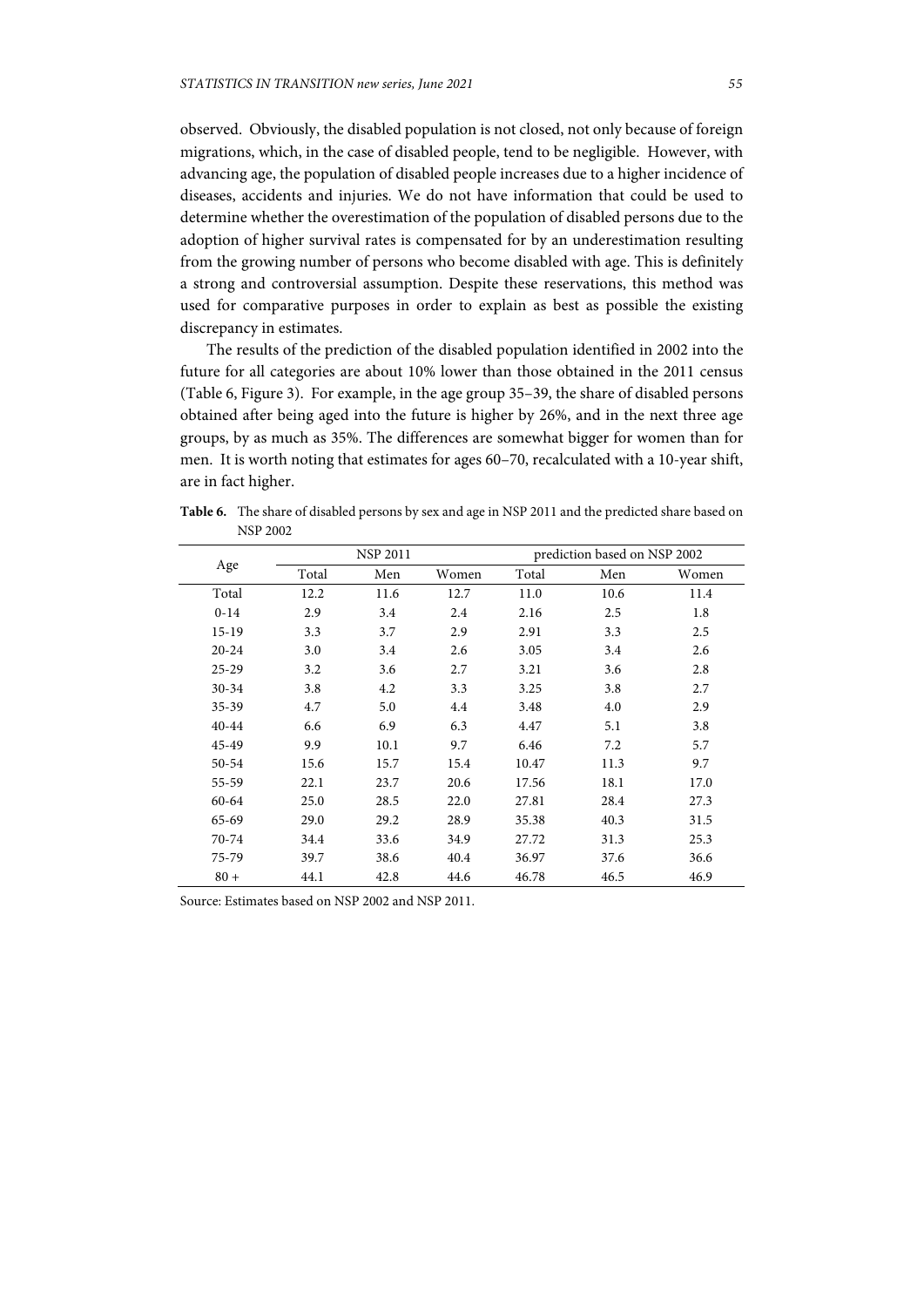



Source: Estimates based on NSP 2002 and NSP 2011.

The discrepancies described above inspired a further investigation seeking to determine how the estimates would change if one accounted for the distinction between disability in the legal and biological sense (Figures 4–6). The estimated shares of disabled persons in the 2011 census and those obtained after aging the disabled population from NSP 2002 into the future are roughly consistent with the pattern described above only in the case of the total population, without accounting for different categories of disability. The relationship is less evident in the case of disabled people in the biological and legal sense. One can clearly see the discrepancy resulting from the higher share of disabled persons in the retirement age in 2002, described above. This contrasts considerably with the relationship between estimates from NSP 2011 and the predicted values for the categories of exclusively legal and exclusively biological. It is this very difference that explains the lower estimates obtained in NSP 2011 compared to NSP 2002. This difference should be analysed separately for each of the two categories.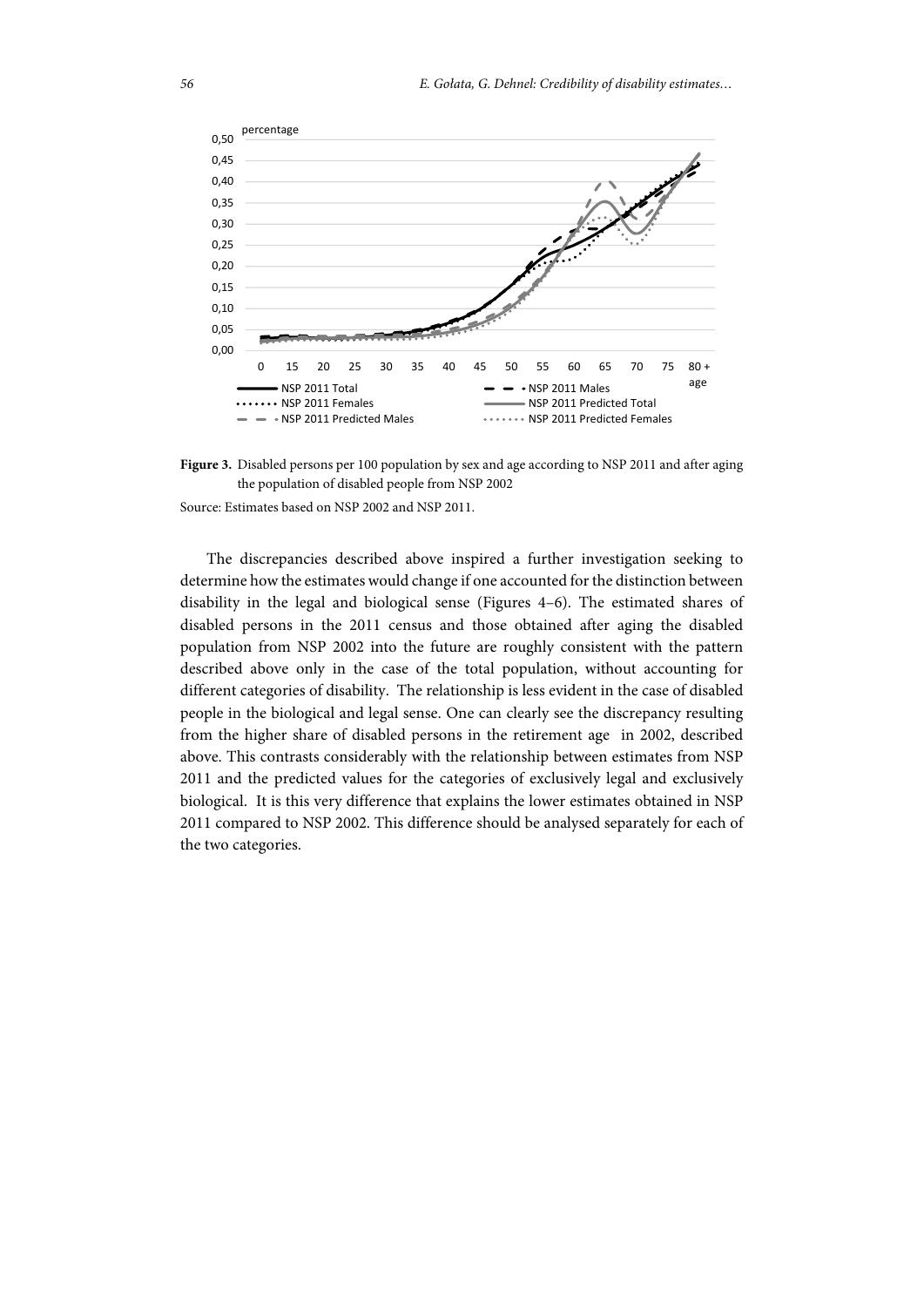



Source: Estimates based on NSP 2002 and NSP 2011.





Source: Estimates based on NSP 2002 and NSP 2011.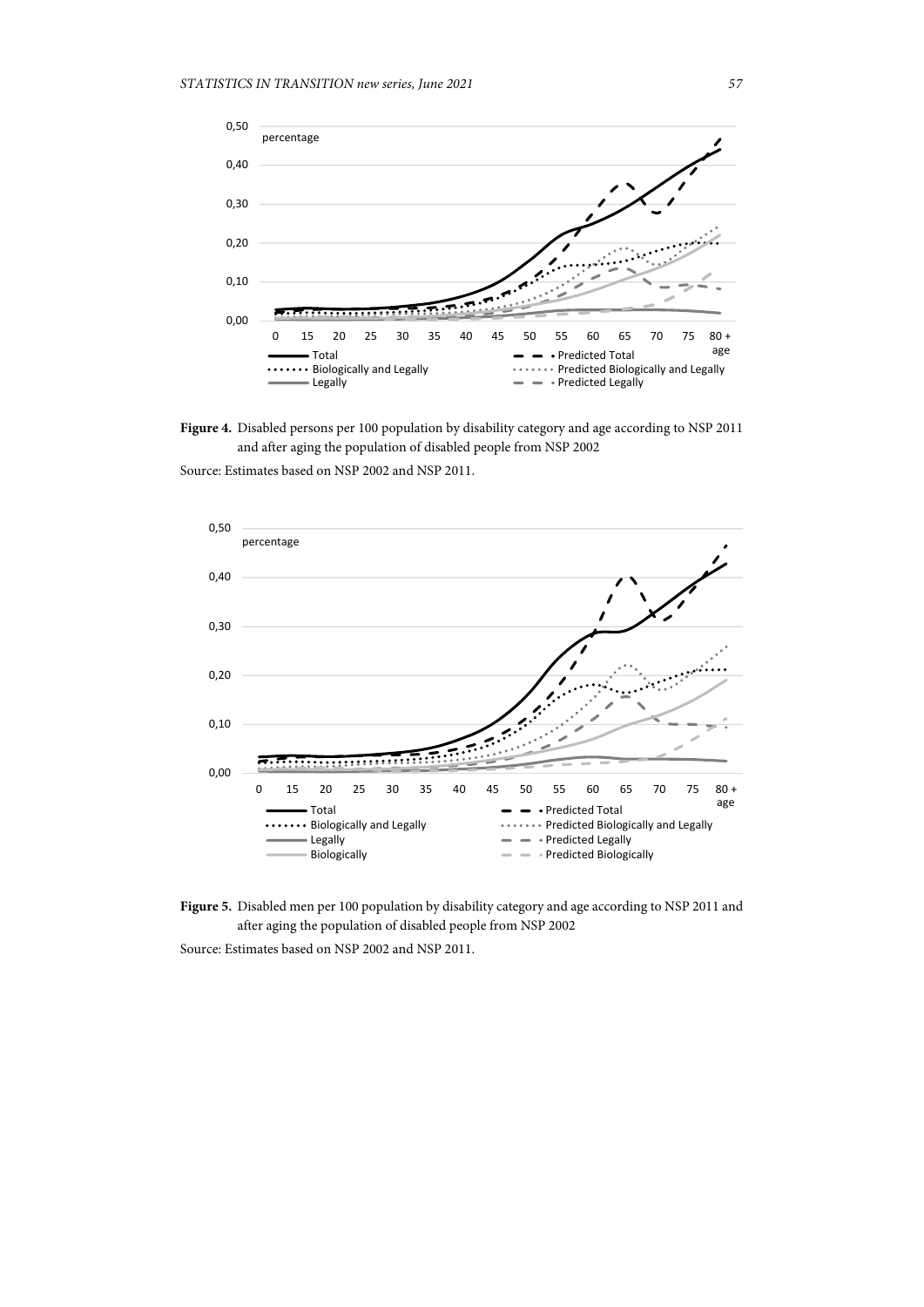



Source: Estimates based on NSP 2002 and NSP 2011.

The demographic aging was applied separately for different categories of disabled persons from NSP 2002 in order to track changes in these subpopulations after 9 years. The subpopulation of disabled persons exclusively in the legal sense was identified in the census based on subjective assessments of persons who had valid disability statements but did not experience any limitations in performing activities typical for their age. This category does raise certain doubts as to the grounds on which an authorized administrative body issued a disability statement about someone who did not have biological disabilities. The number of such persons, according to NSP 2011, is estimated to be around 480 thousand. In the previous census, this group amounted to over 1.6 million. In other words, the share of disabled persons exclusively in the legal sense declined from 4.25% in 2002 to 1.24% in 2011.

For men and women the estimates of disabled persons exclusively in the legal sense in NPS 2011 are lower than those obtained for the same year by prediction based on data from NSP 2002. There is a slight but noticeable increase in the share of the exclusively legal category of disability for people aged 50 and older, which rises to 2%. In the group of people aged 60, the share is equal to 3% and remains at a stable level for the following age groups. This situation can be explained by the desire to obtain a disability benefit associated with a disability statement as a supplement to the pension.

As regards the prediction for 2011 based on the subpopulation of disabled persons exclusively in the legal sense from NSP 2002, the estimated share is clearly higher and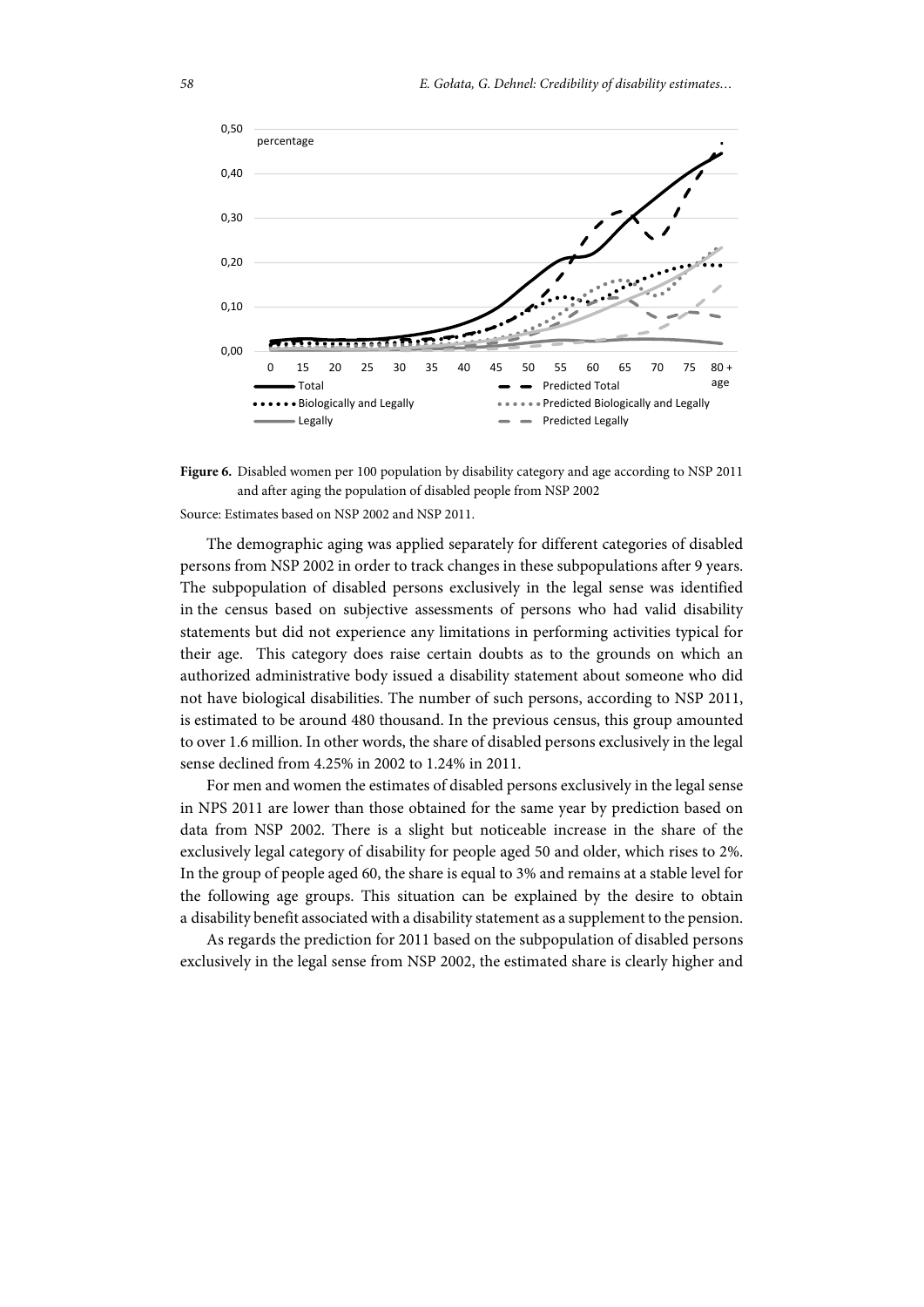equals 3.5% of the total population. It is twice as high as the share in NSP 2011. Starting from the age of 60, we can observe a threefold increase, which reaches its maximum (fivefold rise) for the age group 65–69. There is a similar pattern for women, although the differences are somewhat smaller. The biggest difference can be observed for the age group 60–64, where the share of disabled persons exclusively in the legal sense is over four times as high as that estimate.

The predicted values cannot be treated as precise estimates but they do show a trend reflecting inappropriate practices. The relationship between the share of this category of disability based on NSP 2011 and the predicted share for the same year based on data from NSP 2002 seems to be the result of efforts to counteract abuses concerning disability assessment decisions. This means that disability statements issued earlier may have become invalid, but also that in the following decade it was particularly difficult to obtain a positive decision and the number of disability statements actually issued was smaller. However, with respect to the exclusively biological category, the relationship between the share estimated in 2011 and the predicted share is exactly reverse. Given the clearly bigger scale of disability exclusively in the biological sense, a different conclusion can be drawn. From a social point of view, is it appropriate that such a high percentage of disabled people are classified as 'exclusively biological', which can, if fact, mean that these people are not able to successfully apply for a disability benefit.

Shares of disabled people exclusively in the biological sense in 2011 are clearly higher than the values obtained for 2011 by applying demographic prediction to data from 2002. There are two possible explanations for the discrepancy. The first one is the possibility that the degree of limitations in the performance of activities typical for a given age increases over the decade. The second possibility is that the difference is due to the declining share of disabled people classified as "exclusively legal" as a result of stricter disability assessment procedures.

The share of disabled people classified as "exclusively legal" in 2011 was 4.1% for the total population, 3.3% for men and 4.8% for women. The corresponding values obtained through prediction are 1.8%, 1.5% and 2.1%, respectively. Starting from the age of 50, there is a steady increase in the share of disabled people in this category from 4% to over 22% for people aged 80 and older. In contrast, with respect to the predicted shares (based on data from 2002), the onset of the intensive increase in the incidence of biological disability is delayed by 15–20 years. Consequently, at the age of 70 the share of people with biological disability is 3.5% for men and 5% for women. For people aged 80 the share of biological disability equals 14% (11% for men and 15% for men, Figures  $3-5$ ).

The above analysis contains a comparison of the relationship between the share of people with biological disabilities according to 2011 and 2002 censuses. The analysis took into account all people who reported the fact of experiencing activity limitations,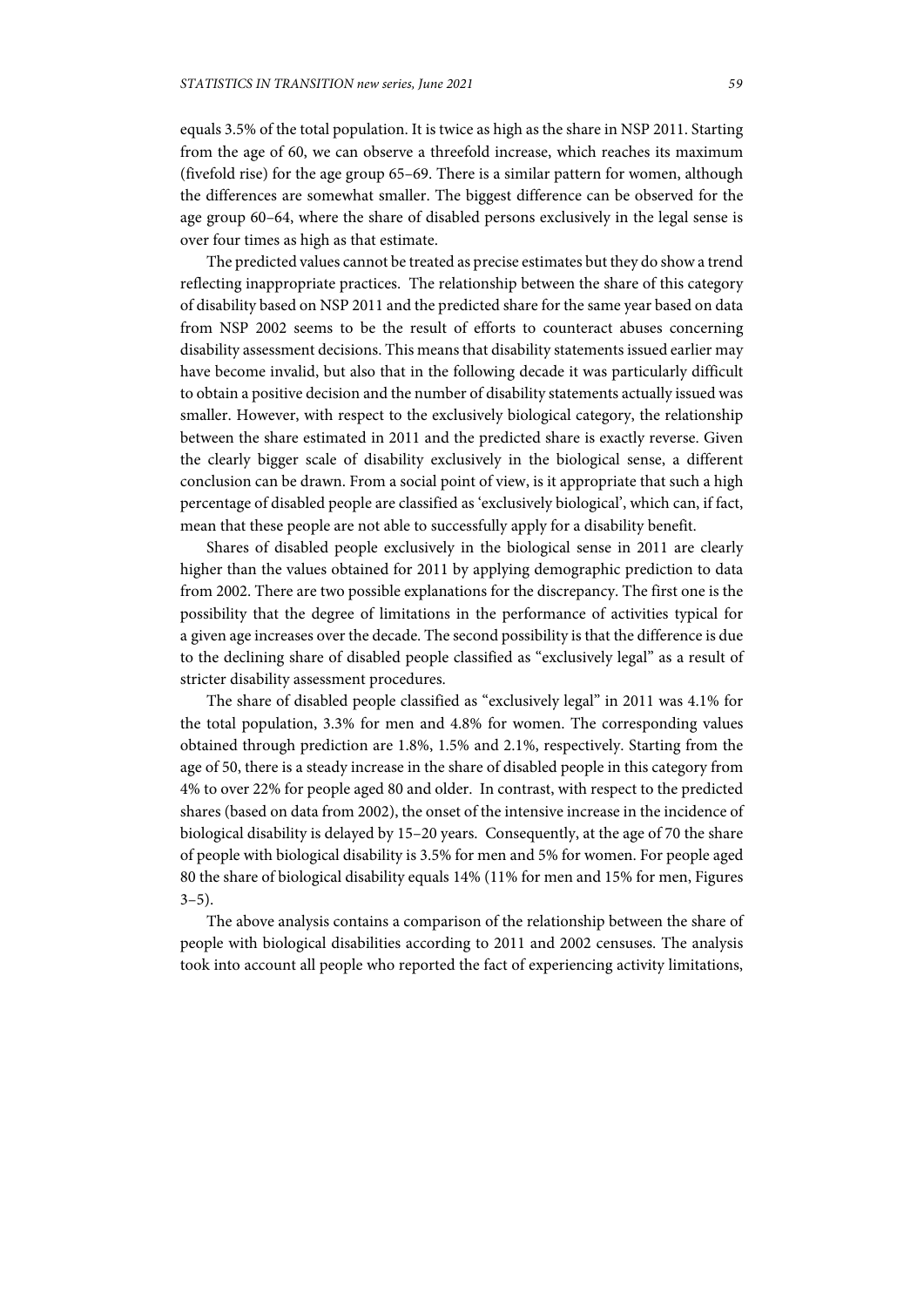regardless of whether or not they had official statements of disability (Figure 6). It turns out that the share of biologically disabled estimated in 2011 was about 9% higher than in 2002. Thus, earlier suggestions about the possible underestimation of disability in 2011 compared to 2002 are not confirmed. Moreover, the variation across age groups shows an evident pattern: for people up to the age of 40, the share of disability estimated in 2011 is higher than that indicated in 2002. The difference amounts to as much as 30% for children up to the age of 15. For people aged 25–30, according to 2011, the share of disability for men is 16% higher than in the previous census, while for women it equals 22%. For people aged 40 the shares of disabled persons in both censuses are equal (ratio = 1, Figure 7). The biggest difference can be observed for people aged 50 – the share of biological disability among men in 2002 is 15% higher than in 2011 and 12% for women. For older age groups the discrepancy between the two censuses decreases and even disappears completely at one point.





Sources: Estimates based on NSP 2002 and NSP 2011.

The above considerations do not indicate that disability estimates in NSP 2011 are 'true'. However, the results of the comparison with shares predicted on the basis of data from NSP 2002 indicate that estimates obtained in both censuses are compatible. The analysis confirmed a similar variation in the share of disability across age groups. A higher share of disability was observed in younger age groups, especially among children. The situation calls for additional reflection on the method of measuring disability in this age group, which is also a concern pointed out by statisticians from the Washington Group (Crialesi et al., 2016; Meltzer, 2016). The analysis also helped to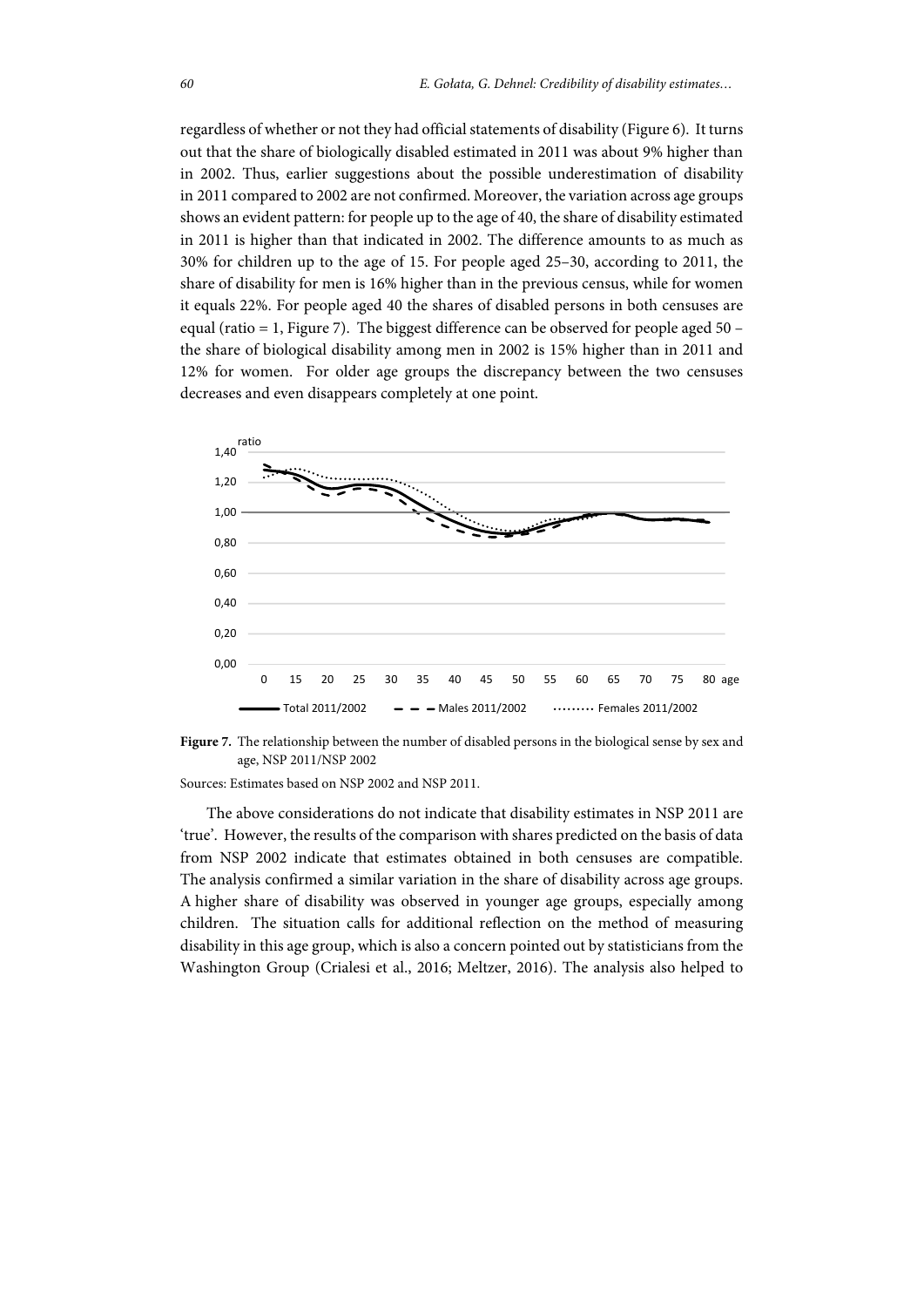identify one of the causes for the lower estimates of disability in NSP 2011, namely the change of rules in disability assessment procedures. The obvious consequence of the lower number of disability statements is the lower estimated share of disabled people classified as "exclusively legal".

# **6. Conclusions**

The results of the analysis have highlighted a few aspects that should be taken into account when assessing the quality of estimates from the NSP 2011. For one thing, one should mention the consequences of the methodology adopted in the 2011 census. The voluntary nature of the question about such an essential topic as disability has two effects. First of all, it means that at the planning stage it was considered sufficient to estimate the number of disabled people in the legal sense on the basis of information from administrative registers. It is well known that regulations used for purposes of disability assessment vary across countries. For this reason, the comparability of results was supposed to be ensured by data from the survey. Following the example of other European countries, the recommendations of the Washington Group were not implemented in the census. However, leaving it up to respondents to decide whether or not to answer the disability question resulted in a high rate of non-response, which was the main cause of the bias in the results. Particularly, when one realises that the group of 1.3 million respondents who refused to answer the question most likely included disabled persons. To be fair, it was possible to link information from the sample survey in the 2011 census with data from the short questionnaire or from administrative registers, also for those who refused to answer the disability question. This additional information was then used to counteract the effect of non-response, inter alia, by means of calibration (Szymkowiak, 2012, 2014).

The lower estimates of disability in NSP 2011 were mainly due to decline in the subpopulation of disabled persons in the legal sense. The introduction of stricter criteria of disability assessment discouraged many potential applicants from applying for a disability benefit, which led to a fall in the actual size of this subpopulation and its estimates. This was accompanied by a rise in disability due to a higher incidence of diseases and injuries, which was confirmed by higher estimates of disability in the biological sense.

One can see an evident effect of new regulations used in the system of disability assessment and on decisions made by assessors. The natural consequence of this change is the decline in the number of disabled persons in the legal sense. Without passing judgement on how appropriate these administrative solutions actually were, there is no doubt that their effects were confirmed by statistical data. This fact should be viewed as evidence of the reliability of measuring the subpopulation of people with disability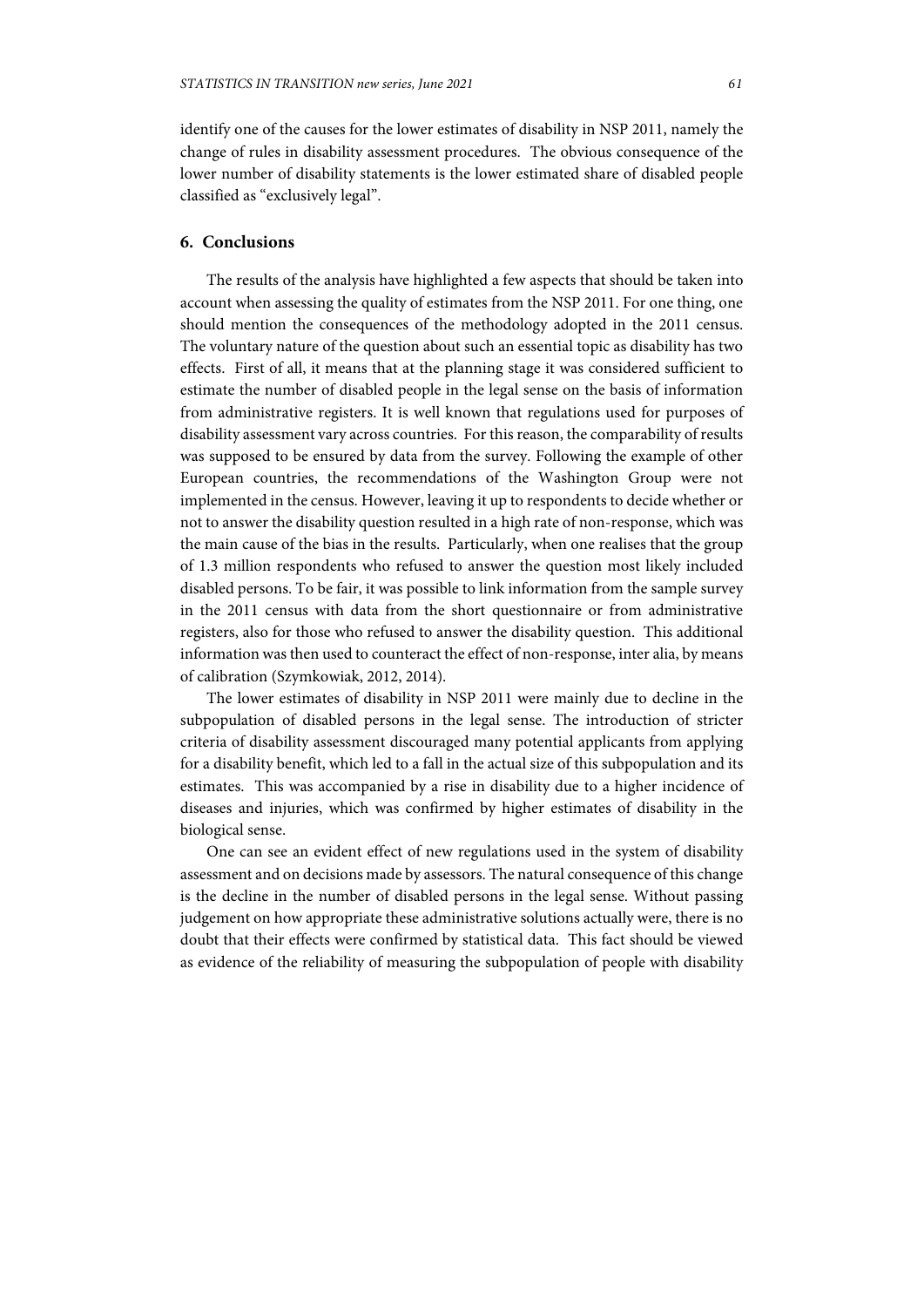statements. There is a separate question of using an appropriate definition of a disabled person, which focuses on people's limitations in the performance of basic activities for a given age and their participation in social life.

## **Acknowledgements**

The project entitled "Indirect estimation of disability in the 2011 census" is financed by the Polish National Science Centre DEC-2013/11/B/HS4/01472.

## **References**

- Altman, B. M., (2016). International *Measurement of Disability* (B. M. Altman, ed.). https://doi.org/10.1007/978-3-319-28498-9.
- Altman, B. M., Meltzer, H., (2016). Developing Tools to Identify Environmental Factors as Context for Disability: A Theoretical Perspective. In *International Measurment of Disability*, pp. 183–206, https://doi.org/10.1007/978-3-319-28498-9\_12.
- Antczak, R., Grabowska, I., & Polańska, Z., (2018). Podstawy i źródła danych statystyki osób niepełnosprawnych. *Wiadomości Statystyczne*, (2), pp. 21–43, Retrieved from http://stat.gov.pl/czasopisma/wiadomosci-statystyczne/archiwum/wiadomoscistatystyczne-nr-22018-681,7,38.html.
- Bogaert, P., Van Oyen, H., Beluche, I., Cambois, E., & Robine, J. M., (2018). The use of the global activity limitation Indicator and healthy life years by member states and the European Commission. *Archives of Public Health*, 76(1), pp. 1–7, https://doi.org/10.1186/s13690-018-0279-z.
- Cambois, E., Jagger, C., Nusselder, W., Van Oyen, H., & Robine, J.-M., (2016). International Comparisons of Disability Prevalence Estimates: Impact of Accounting or Not Accounting for the Institutionalized Population. In *International Measurement of Disability*, pp. 207–229 https://doi.org/10.1007/978-3-319-28498-9\_13.
- Crialesi, R., De Palma, E., & Battisti, A., (2016). Building a "Module on Child Functioning and Disability." In *International Measurement of Disability,* pp. 151– 165, https://doi.org/10.1007/978-3-319-28498-9\_10.
- Dehnel, G., Klimanek, T., (2016). Disa,bility in the national censuses of 2002 and 2011– a comparison of information scope. *Acta Universitatis Lodziensis Folia Oeconomica*, 5(325), pp. 127–141, https://doi.org/10.18778/0208-6018.325.10.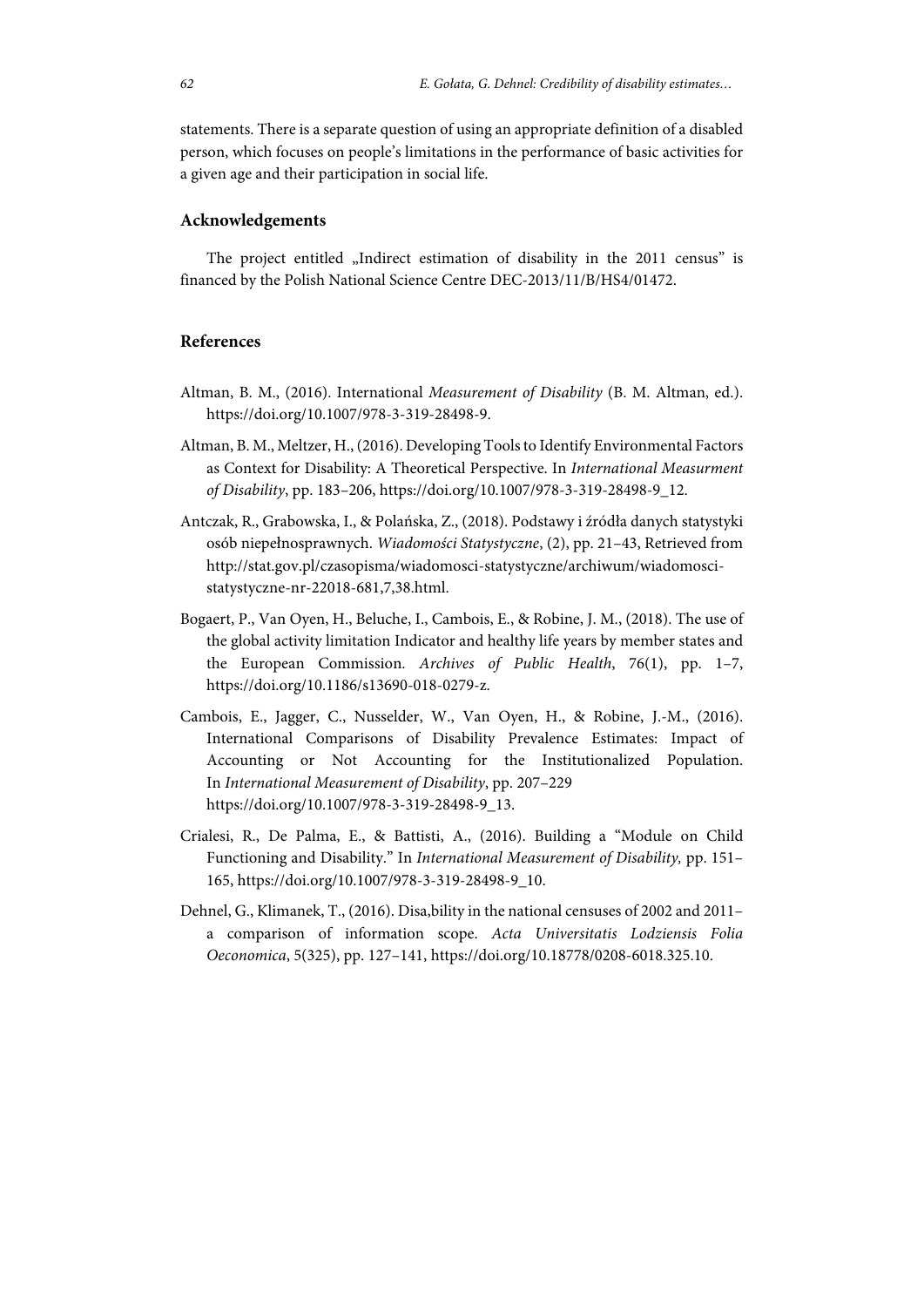Dz.U. 2016 poz. 2046, (2016). Obwieszczenie Marszałka Sejmu RP z dnia 14 listopada 2016 r. w sprawie ogłoszenia jednolitego tekstu ustawy o rehabilitacji zawodowej i społecznej oraz zatrudnianiu osób niepełnosprawnych. *Dziennik Ustaw*, poz. 2046, Retrieved from

 http://prawo.sejm.gov.pl/isap.nsf/download.xsp/WDU20160002046/T/D2016204 6L.pdf.

- Dz.U. 2017 poz. 1383, (2017). Obwieszczenie Marszałka Sejmu Rzeczypospolitej Polskiej z dnia 7 lipca 2017 r. w sprawie ogłoszenia jednolitego tekstu ustawy o emeryturach i rentach z Funduszu Ubezpieczeń Społecznych, *Dziennik Ustaw*.
- Dz.U. Nr 47 poz. 277, (2010). Ustawa z dnia 4 marca 2010 r. o narodowym spisie powszechnym ludności i mieszkań w 2011 r., *Dziennik Ustaw*.
- Ehlis, (2015). European Health and Life Expectancy Information System, Retrieved from

https://www.bridge-health.eu/sites/default/files/BRIDGE Health EHLEIS\_SHORT.pdf.

- Fihel, A., (2011). Płeć a trwanie życia : analiza demograficzna. Warszawa: Wydawnictwa Uniwersytetu Warszawskiego : Uniwersytet Warszawski. Wydział Nauk Ekonomicznych.
- GUS, (2011a). Kwestionariusz NSP 2011. Badanie reprezentacyjne. Ludność, Retrieved from ttps://stat.gov.pl/download/gfx/portalinformacyjny/pl/defaultstronaopisowa/5781 /1/1/nsp\_2011\_badanie\_reprez\_ludnosc\_wykaz\_pytan.pdf.
- GUS, (2011b). Stan zdrowia ludnosci Polski w 2009 r. (N. Koehne, B. Lednicki, M. Piekarzewska, R. Wieczorkowski, & A. Zajenkowska-Kozłowska, eds.), Retrieved from https://stat.gov.pl/obszary-tematyczne/zdrowie/zdrowie/stan-zdrowia-ludnoscipolski-w-2009-r,6,5.html.
- GUS, (2012). Osoby niepełnosprawne na rynku pracy w 2011 r., Retrieved from https://stat.gov.pl/obszary-tematyczne/rynek-pracy/pracujacy-bezrobotni-biernizawodowo-wg-bael/osoby-niepelnosprawne-na-rynku-pracy-w-2011-r-,24,1.html.
- GUS, (2013a). Ludność, stan i struktura demograficzno-społeczna, Narodowy Spis Powszechny Ludności i Mieszkań 2011, Warszawa.
- GUS, (2013b). Ludność i gospodarstwa domowe. Stan i struktura społecznoekonomiczna. Część I. Ludność – NSP 2011, Retrieved from https://stat.gov.pl/spisypowszechne/nsp-2011/nsp-2011-wyniki/ludnosc-i-gospodarstwa-domowe-stan-istruktura-spoleczno-ekonomiczna-czesc-i-ludnosc-nsp-2011,11,1.html.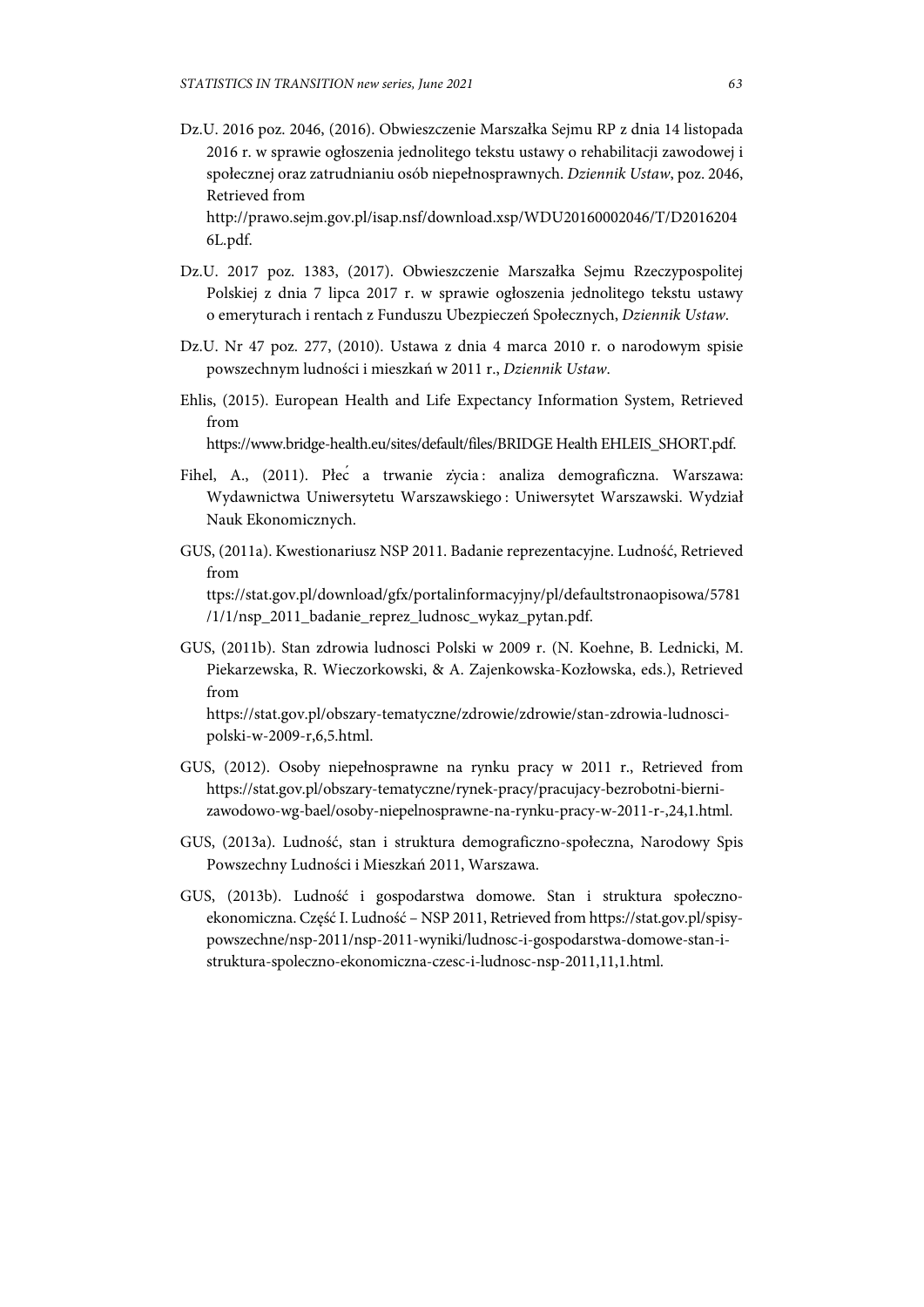- GUS, (2016). Stan zdrowia Ludnosci Polski w 2014 r. (M. Piekarzewska, R. Wieczorkowski, & A. Zajenkowska-Kozłowska, eds.), Retrieved from https://stat.gov.pl/obszary-tematyczne/zdrowie/zdrowie/stanzdrowia-ludnosci-polski-w-2014-r- ,6,6.html?pdf=1#%5B%7B%22num%22%3A1%2C%22gen%22%3A0%7D%2C%7 B%22name%22%3A%22XYZ%22%7D%2C0%2C841.89%2Cnull%5D.
- Loeb, M., (2016a). Development of Disability Measures for Surveys: The Washington Group Extended Set on Functioning. In *International Measurement of Disability*, pp. 97–122, https://doi.org/10.1007/978-3-319-28498-9\_7.
- Loeb, M., (2016b). *International Census/Survey Data and the Short Set of Disability Questions Developed by the Washington Group on Disability Statistics*, https://doi.org/10.1007/978-3-319-28498-9\_15.
- Madans, J., Mont, D., & Loeb, M., (2015). Comments on Sabariego et al. Measuring Disability: Comparing the Impact of Two Data Collection Approaches on Disability Rates. Int. J. Environ. Res. Public Health, 2015, 12, pp. 10329–10351. *International Journal of Environmental Research and Public Health*, 13(1), p. 65, https://doi.org/10.3390/ijerph13010065
- Meltzer, H., (2016). The Challenges of Conducting National Surveys of Disability Among Children. In *International Measurement of Disability*, pp. 137–149, https://doi.org/10.1007/978-3-319-28498-9\_9.
- Molden, T. H., Tøssebro, J., (2010). Measuring disability in survey research: Comparing current measurements within one data set. *Alter*, 4(3), 174–189, https://doi.org/10.1016/j.alter.2010.05.003
- Mont, D. (2007). Measuring Disability Prevalence. *Social Protection, World Bank*, (0706), pp. 1–54.
- Sabariego, C., Oberhauser, C., Posarac, A., Bickenbach, J., Kostanjsek, N., Chatterji, S.,Cieza, A., (2015). Measuring disability: Comparing the impact of two data collection approaches on disability rates. *International Journal of Environmental Research and Public Health*, 12(9), pp. 10329–10351, https://doi.org/10.3390/ijerph120910329.
- Slany, K., (2014). Osoby niepełnosprawne w świetle Narodowego Spisu Powszechnego Ludności i Mieszkań z 2011 r. – wybrane aspekty. *Niepełnosprawność*, (11), pp. 44– 62, Retrieved from

http://www.pfron.org.pl/download/5/503/04-KrystynaSlany.pdf.